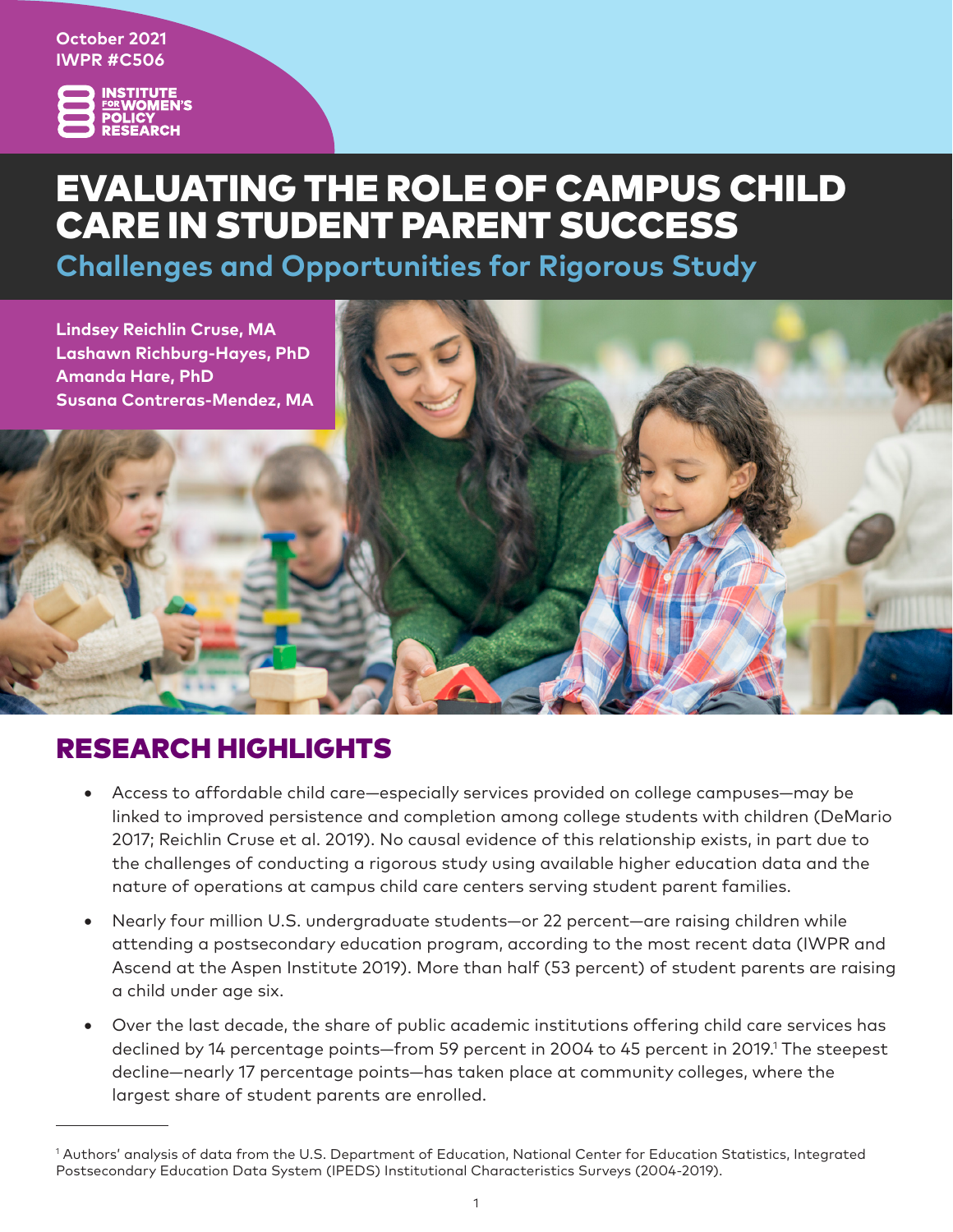- Despite the potential for campus child care to play a critical role in student parents' ability to enroll in and complete college degrees, challenges exist to evaluating the impact of campus child care on student outcomes. These challenges include: (1) the complexity and diversity of services provided across campus child care centers; (2) the low rates of slot turnover and the uneven processes of assigning open slots to families from a wait list; and (3) the lack of data linking student parent postsecondary success to child care use.
- To rigorously study how access to campus child care may affect students' academic outcomes, the authors offer the following recommendations:
	- o **Campus child care centers**: Establish lottery systems to fill slots when opening new campus child care centers or when opening new classrooms at an existing center;
	- o **Institutions:** Regularly collect and analyze data on the parental status of all enrolled students and track the academic outcomes of students served by campus child care centers (as well as those on the wait list) to lend insight into the scope of demand for campus-based services; and
	- o **States:** Require institutions to regularly collect and report on students' parental status and the age of their children; create opportunities for linking and accessing data across state systems; and direct state funding to the campus child care system to expand services for student parents in need of child care.

### ABOUT THE AUTHORS

**Lindsey Reichlin-Cruse, MA**, is Managing Director of the Student Parent Success Initiative at the Institute of Women's Policy Research.

**Lashawn Richburg-Hayes, PhD**, is Vice President of Education at Insight Policy Research.

**Amanda Hare, PhD**, is Senior Study Director at Insight Policy Research.

**Susana Contreras-Mendez, MA**, is a former Research Associate for the Student Parent Success Initiative at the Institute of Women's Policy Research.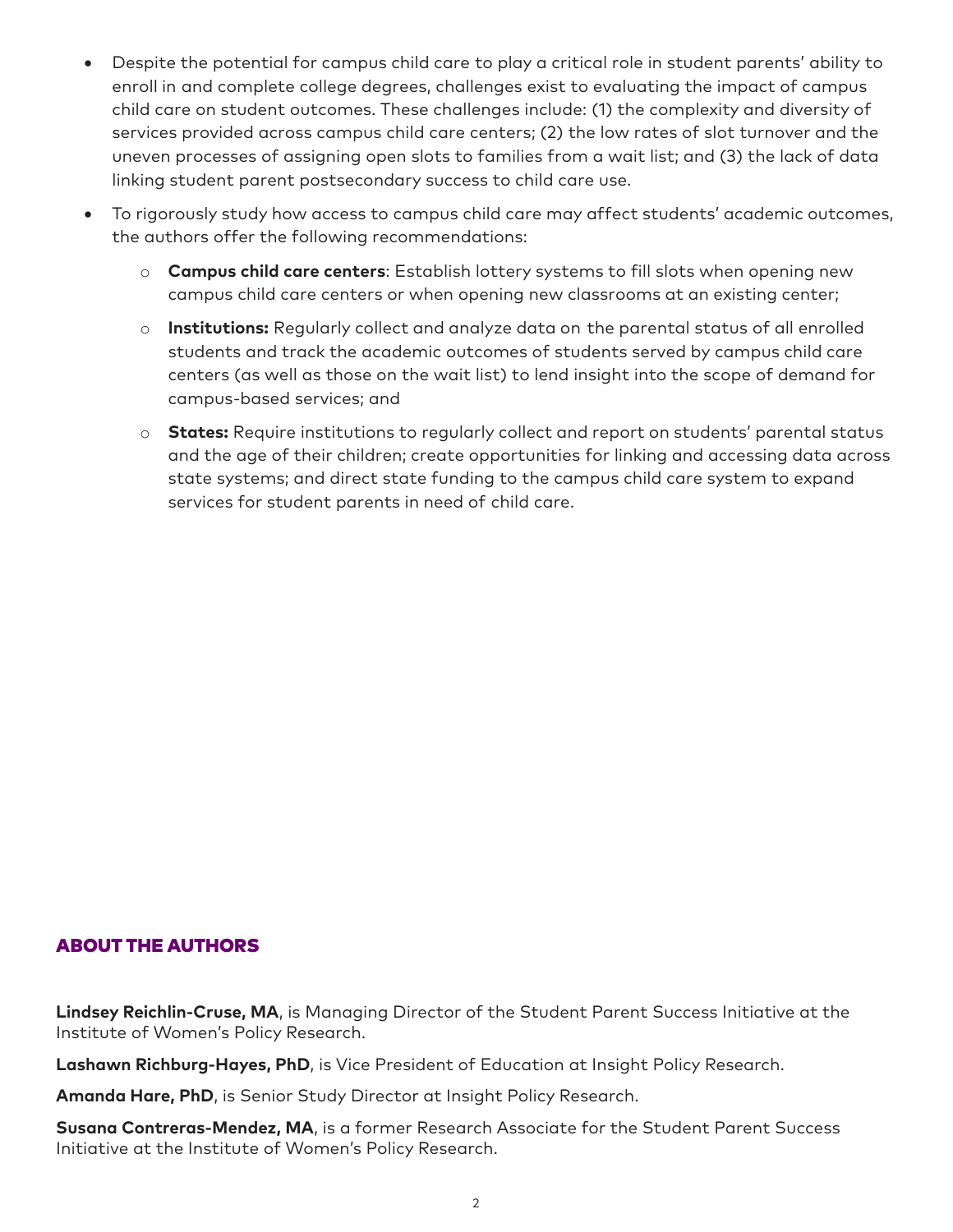## INTRODUCTION

The COVID-19 pandemic brought the care crisis in the United States to the fore. Unprecedented closures of child care programs throughout 2020 placed a disproportionate burden on families, and mothers in particular (Heggeness and Fields 2020). Young women, for example, were more likely than their male counterparts to identify care responsibilities as the main reason for not working for pay during the pandemic (Sun 2021). For parents enrolled in college or considering postsecondary enrollment at the time of the pandemic, the loss of child care services had an amplified effect threatening to derail their education goals. Compared with peers without caregiving demands, parents were more likely to reconsider or even pause their education plans during the pandemic, with child care concerns playing a major role in those decisions (Rothwell 2021).

Research prior to the pandemic shows that access to affordable child care may be linked to improved persistence and completion among college students with children. No causal evidence of this relationship exists, in part due to the challenges of conducting a rigorous study… Postsecondary attainment could uplift the economic wellbeing of families hard-hit by COVID-19. And, increasing opportunities for reskilling and upskilling is a catalyst for reengaging unemployed workers, many of whom are mothers (Education Commission of the States 2020; Hegewisch 2021; Loprest, Spaulding, and Hector 2020; Reichlin Cruse et al. 2019; Strada Center for Consumer Insights 2020). Research prior to the pandemic shows that access to affordable child care—especially services provided on college campuses—may be linked to improved persistence and completion among college students with children (DeMario 2017; Reichlin Cruse et al. 2019). No causal evidence of this relationship exists, in part due to the challenges of conducting a rigorous study

using available higher education data and the nature of operations at campus child care centers serving student parent families. To ensure student parents are wholly supported in their educational pathways, research is needed to understand the link between convenient, affordable child care access and student parent academic outcomes.

This brief draws on a series of interviews with campus child care directors and a review of data and relevant literature. It presents information for academic and institutional researchers, campus child care practitioners, college and university staff and administrators, and other stakeholders interested in understanding the availability and importance of campus child care services for student parent success.

The brief makes the case for the importance of building rigorous evidence of the effect of campus child care access on student outcomes and discusses the factors related to campus child care center operations and institutional data collection that can, at times, undermine the ability to rigorously study the effectiveness of child care supports for student parents. The motivation for this work was to understand campus child care services, capacity, demand, and the processes used to fill open slots in order to assess the feasibility of a randomized control trial—the gold standard in evaluation—that could assess the impact of campus child care usage on student outcomes. The authors' findings are discussed in the context of evidence-based decision making to articulate the challenges and opportunities for conducting rigorous study. Given the timing of the feasibility study, the brief also provides a snapshot of campus child care providers' experiences during COVID-19. It concludes with recommendations to improve conditions for rigorous research on the role of campus child care in the outcomes of students with children.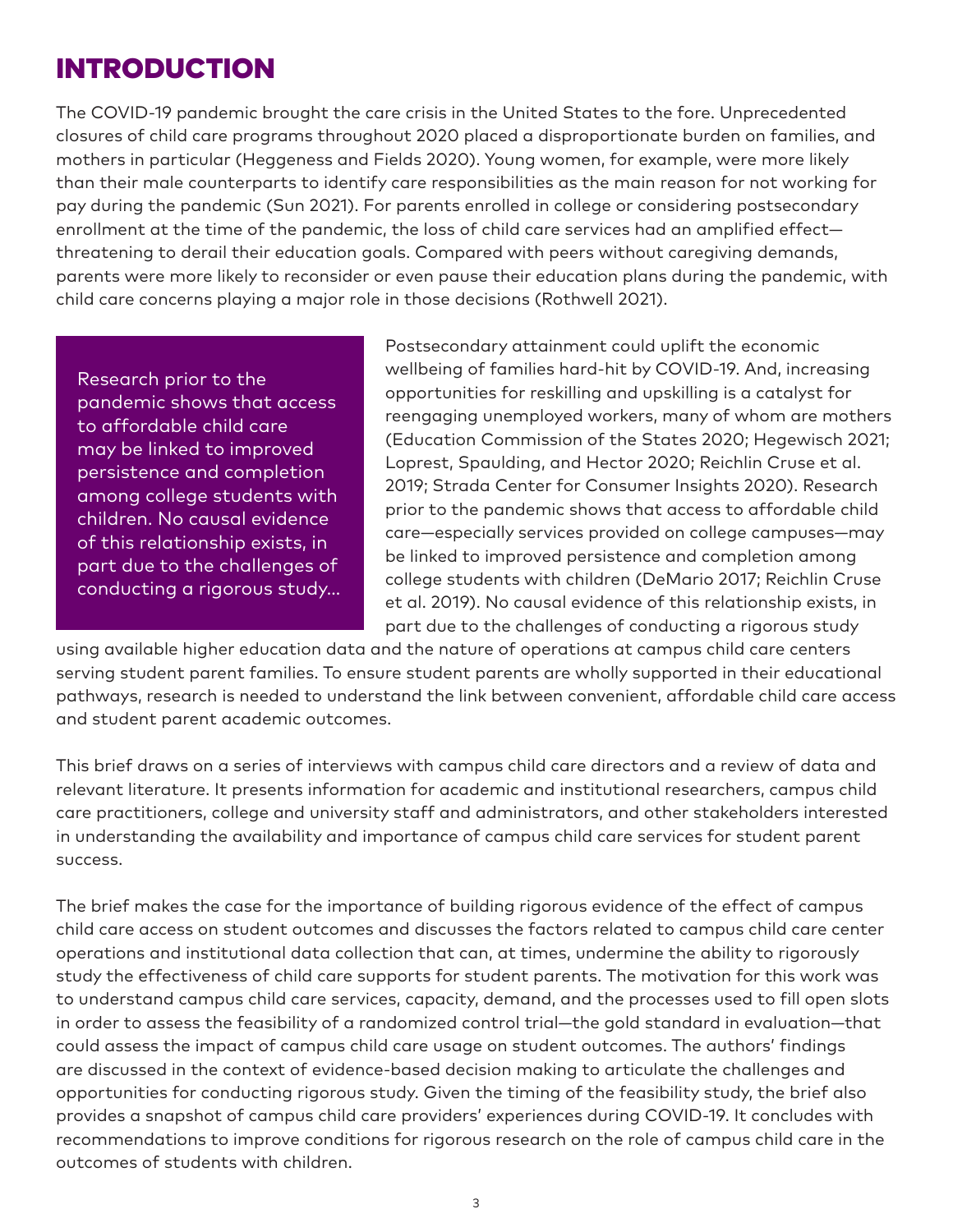#### **Data and Methods**

This briefing paper draws from a review of data from the 2015-16 National Postsecondary Student Aid Study, the 2012-2017 Beginning Postsecondary Student Longitudinal Study, and the 2004-2019 Integrated Postsecondary Education Data System. These data include nationally representative information regarding the characteristics and educational outcomes of student parents enrolled in postsecondary education, as well as data on the presence of child care centers on college campuses.

This brief also summarizes findings from a series of interviews with campus child care directors conducted by the Institute for Women's Policy Research (IWPR) and Insight Policy Research (Insight). From late 2019 through early 2021, IWPR and Insight researchers conducted interviews with campus child care directors and staff as a part of a feasibility study to explore possible designs of a rigorous evaluation of the effect of campus child care access on student parent academic outcomes. Interviews were semi-structured, conducted over phone and Zoom, with questions focused on center operations and capacity, services provided to student parents, wait list processes, demand for care, data collection, and the impact of COVID-19 on service provision and demand. Centers were identified for interviews based on the presence of a Child Care Access Means Parents in School (CCAMPIS) grant; the potential presence of institutional data on student parents (which would be important for the implementation of an evaluation study); the authors' knowledge of centers providing services to student parents; and through a snowball approach.<sup>2</sup> Interviews were focused more heavily on community colleges as they tend to serve more student parents than four-year institutions (IWPR and Ascend at the Aspen Institute 2019)

Researchers spoke at least once with campus child care center directors and staff across 18 institutions (Table 1). Fourteen of the institutions (78 percent) represented in the interviews are public two-year institutions, or community colleges, and four are public four-year institutions. Nine institutions (50 percent) are located in Washington State, where the State Board of Community and Technical Colleges collects data on students' parent status via registration forms (Gault, Holtzman, and Reichlin Cruse 2020). The other half are located in nine other states around the country. Centers at 16 of the 18 institutions (89 percent) have a CCAMPIS grant. Seven of the centers interviewed (39 percent) offer Head Start and/or Early Head Start services.

 $2$  CCAMPIS grants are awarded by the U.S. Department of Education to help subsidize child care access for students with children who are Pell-eligible. CCAMPIS grantees indicate the presence of dedicated services for student parents and the potential for better data on students with children, which would be important for the implementation of an evaluation study. For more information about CCAMPIS, visit https://www2.ed.gov/programs/campisp/index.html.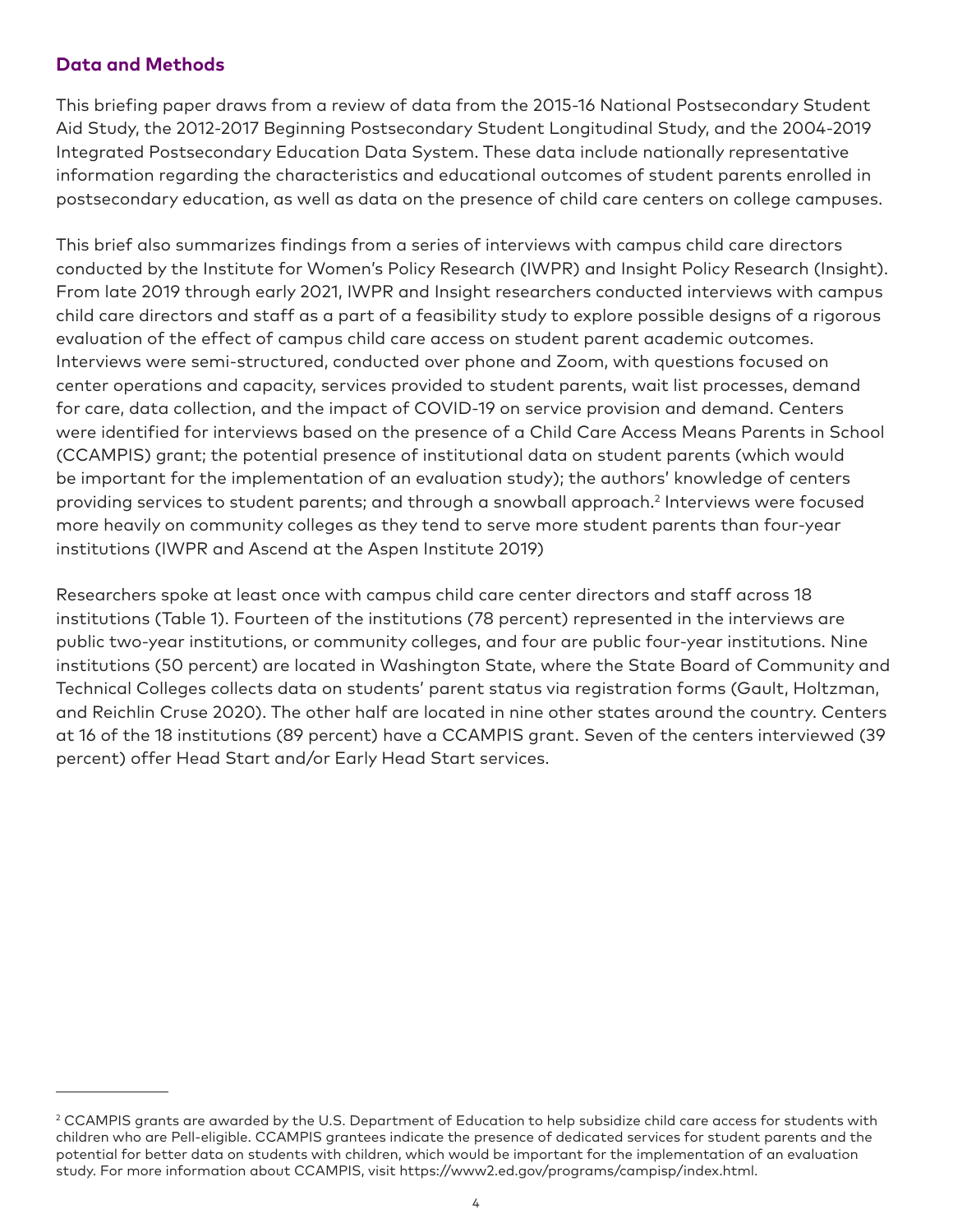| <b>TABLE 1. Institutions Represented by Campus Child Care Director Interviews</b> |  |  |
|-----------------------------------------------------------------------------------|--|--|
|-----------------------------------------------------------------------------------|--|--|

| <b>Name of Institution</b>             | <b>Institution</b><br><b>State</b><br><b>Type</b> |           | <b>Total Campus</b><br><b>Centers</b> | Grant<br><b>Recipient</b> | <b>Head Start</b><br><b>Provider</b> |  |
|----------------------------------------|---------------------------------------------------|-----------|---------------------------------------|---------------------------|--------------------------------------|--|
| Central Georgia Technical College      | 2-year                                            | <b>GA</b> | $\overline{2}$                        | Υ                         | N                                    |  |
| Clark College                          | 2-year                                            | <b>WA</b> | 1                                     | Υ                         | N                                    |  |
| <b>Edmonds Community College</b>       | 2-year                                            | <b>WA</b> | 1                                     | Υ                         | N                                    |  |
| Evergreen College                      | 2-year                                            | <b>WA</b> | 1                                     | Υ                         | N                                    |  |
| <b>Frederick Community College</b>     | 2-year                                            | <b>MD</b> | 1                                     | Y                         | N                                    |  |
| Lane Community College                 | 2-year                                            | <b>WA</b> | 1                                     | Υ                         | Y                                    |  |
| <b>Mesa Community College</b>          | 2-year                                            | AZ        |                                       | Υ                         | N                                    |  |
| Miami Dade College                     | 2-year                                            | FL        | 1                                     | Y                         | N                                    |  |
| Monroe Community College               | 2-year                                            | <b>NY</b> | 1                                     | Y                         | N                                    |  |
| Mt. Wachusett Community College        | 2-year                                            | <b>MA</b> | 1                                     | Υ                         | Υ                                    |  |
| <b>Olympic Community College</b>       | 2-year                                            | <b>WA</b> | 1                                     | Υ                         | Υ                                    |  |
| Pennsylvania State University          | 4-year                                            | <b>PA</b> | $\overline{2}$                        | Y                         | N                                    |  |
| <b>Spokane Community College</b>       | 2-year                                            | <b>WA</b> | 1                                     | $\mathsf{N}$              | Y                                    |  |
| <b>Spokane Falls Community College</b> | 2-year                                            | <b>WA</b> | 1                                     | $\mathsf{N}$              | Y                                    |  |
| <b>Tacoma Community College</b>        | 2-year                                            | <b>WA</b> | 1                                     | Υ                         | Y                                    |  |
| University of Utah                     | 4-year                                            | UT        | 5 <sup>3</sup>                        | Υ                         | Υ                                    |  |
| University of Washington               | 4-year                                            | <b>WA</b> | 4 <sup>4</sup>                        | Υ                         | N                                    |  |
| University of Wisconsin-Madison        | 4-year                                            | WI        | 3 <sup>5</sup>                        | Υ                         | N                                    |  |

## **Student Parents and Their Child Care Needs**

Nearly four million U.S. undergraduate students—or 22 percent of all undergraduate students—are raising children while attending a postsecondary education program, as of the 2015-2016 academic year (IWPR and Ascend at the Aspen Institute 2019).<sup>6</sup> Most student parents are mothers (70 percent) and over two in five (43 percent) of all student parents are single mothers. A majority of student parents are students of color (53 percent), with Black and Indigenous women in college being particularly likely to be parenting compared with other women and men in college. The largest share of student parents (42 percent) is enrolled at community colleges. Another 18 percent attend for-profit institutions, 17 percent attend public four-year institutions, 13 percent attend private nonprofit institutions, and 10 percent attend other institution types or more than one institution (IWPR and Ascend at the Aspen Institute 2019).7

<sup>4</sup> Two of the five campus child care centers at the University of Utah are focused on serving student parents.

<sup>&</sup>lt;sup>5</sup> University of Washington has two additional centers located on its medical center campuses that are not operated by the institution.

<sup>6</sup> University of Wisconsin (UW) Madison also has an affiliated child care center that provides hourly and back-up child care services, with priority given to UW–Madison families, including student families.

<sup>7</sup> Data from the 2015-2016 National Postsecondary Student Aid Survey (NPSAS) are the most recent available from the U.S. Department of Education National Center for Education Statistics. NPSAS data are released every four years.

<sup>&</sup>lt;sup>8</sup> Other institution types include public less-than-two-year and private nonprofit less-than-four-year institutions.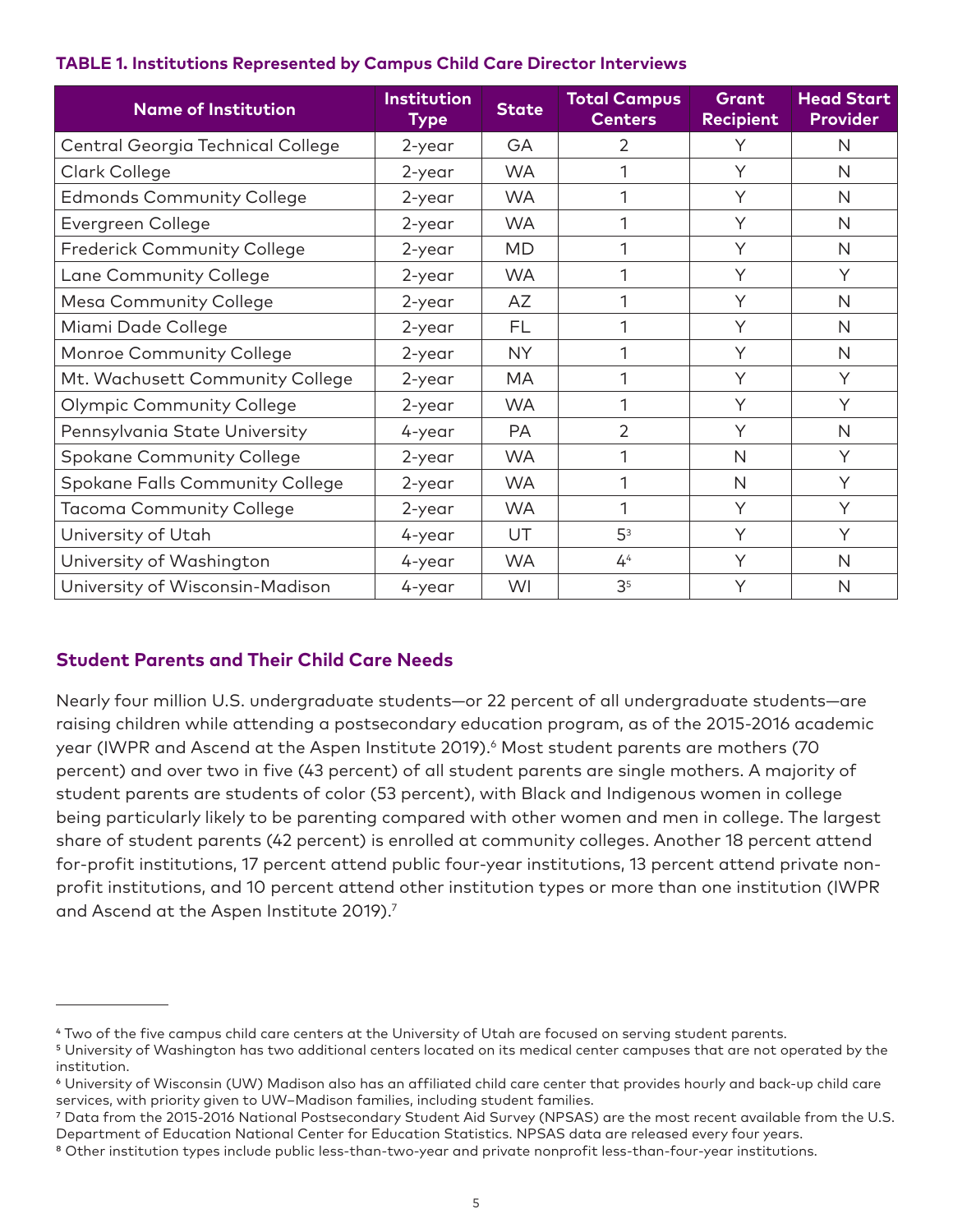More than half (53 percent) of student parents are raising a child under age six.

More than half (53 percent) of student parents are raising a child under age six. Similar shares of student parents—nearly 20 percent each have infants ages 0 to 1 and toddlers ages 2 to 3; and 15 percent have a youngest child aged 4 to 6 (Figure 1). The large majority of student parents have one or two children (nearly 80 percent; IWPR and Ascend at the Aspen Institute 2019).

#### **FIGURE 1. Over Half of Student Parents Have Children Under Age Six, and Nearly 40 Percent Have an Infant or Toddler**



Share of Student Parents by Age of Youngest Child, 2015-16

**Source:** Institute for Women's Policy Research analysis of data from the U.S. Department of Education, National Center for Education Statistics, 2015-16 National Postsecondary Student Aid Study (NPSAS:16).

Student parents often face numerous demands on their time. Most student parents (55 percent) work 25 hours or more per week, excluding work study, and 52 percent are enrolled full time or a mix of full and part time (IWPR 2021a). Student parents also spend significant time caring for their families and their households. Analysis of data from the American Time Use Survey, for example, finds that single mothers enrolled in college full time spend an average of nine hours per day on care and housework (Reichlin Cruse et al. 2018). The COVID-19 pandemic likely escalated the amount of time student parents spent on dependent care. Available evidence suggests that student parents were more likely to pause enrollment plans during the pandemic, mostly due to child care concerns, compared with non-parents (Rothwell 2021).

In addition to greater demands on their time, students with children face higher non-tuition costs than their peers without children. A Georgetown Center for Policy and Inequality study using 2014- 2018 Consumer Expenditure Survey data found that older student parents (those age 30 and above) spend an average of nearly \$6,000 more annually on non-tuition costs than comparable students without children (Palacios et al. 2021). Student parents spend more on food, clothing and personal care, utilities, housing, and transportation than their childless peers. Another study of the net price of college for student parents in California found that, on average, student parents pay a premium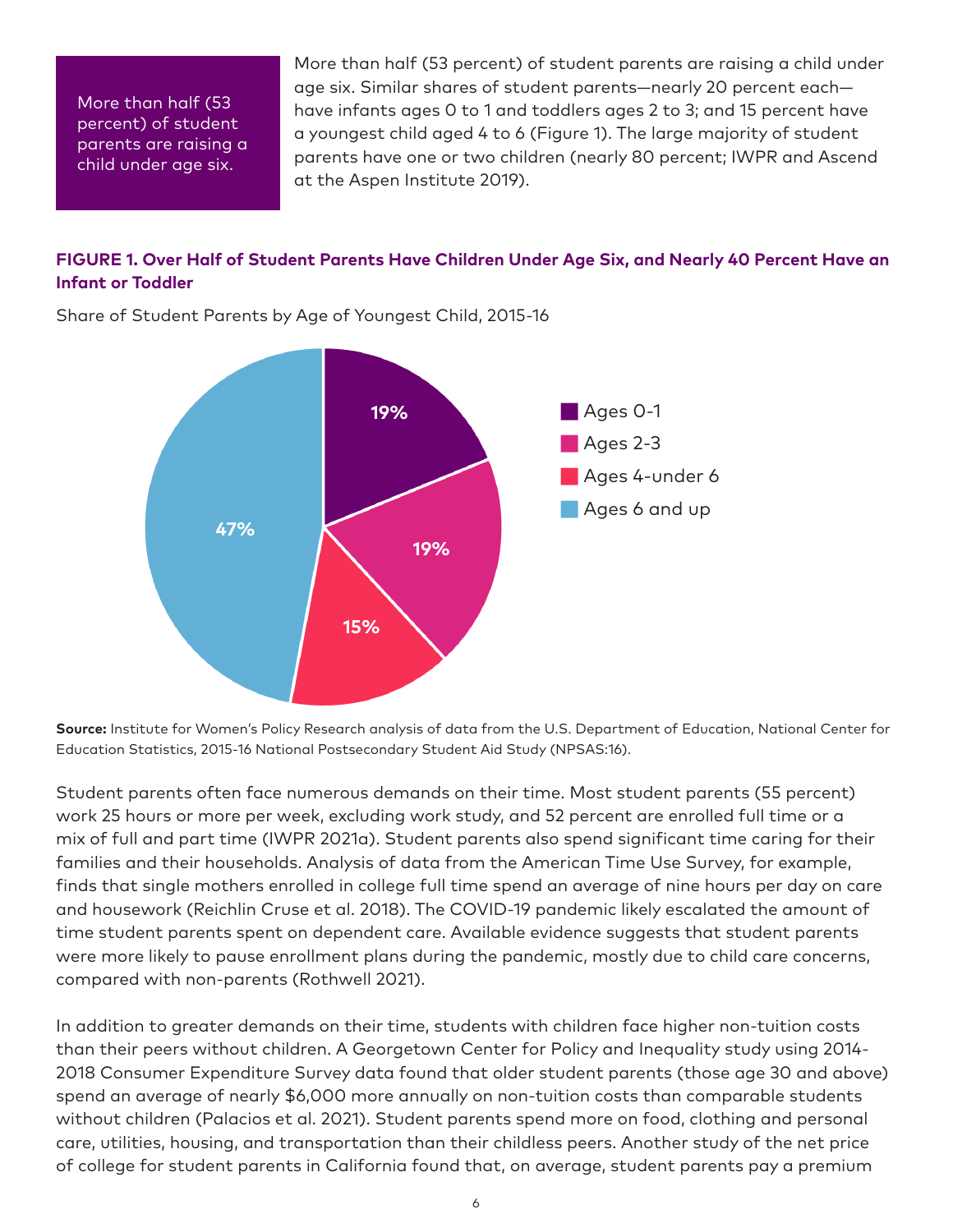of nearly \$7,600 more for college per child than do students without children (California Competes 2020).

Student parents also have fewer financial resources to cover non-tuition expenses than students without children. Over two-thirds of parenting students (68 percent) have incomes below 200 percent of the federal poverty threshold, compared with 49 percent of non-parenting students (IWPR 2021a). A 2019 survey by the Hope Center for College, Community, and Justice of over 23,000 students with children from over 200 two- and four-year institutions underscores this financial insecurity, finding that 53 percent of respondents reported food insecurity and 68 percent reported facing housing insecurity (Goldrick-Rab, Welton, and Coca 2020).

### **Student Parents' Access to Child Care**

Qualitative evidence suggests that, to help balance the demands of college, work, and family, securing affordable and reliable child care is important for student parents to enroll in college or remain enrolled (Contreras-Mendez and Reichlin Cruse 2021). The majority of families in the United States, however, lack access to affordable child care, with more than half of families living in "child care deserts" (Malik et al. 2018). On average, U.S. families pay approximately \$10,000 annually for center-based care for an infant, toddler, or four-year-old.<sup>8</sup> As of 2018, the average cost of fulltime, center-based child care was more expensive than annual tuition and fees at public four-year institutions in 31 states (Child Care Aware of America 2019). According to the 2019 survey by the Hope Center, 62 percent of all respondents, and 70 percent of single student parents, shared that their child care costs were unaffordable (Goldrick-Rab, Welton, and Coca 2020).

Over the last decade, the share of public academic institutions offering child care services has declined by 14 percentage points. The steepest decline has taken place at community colleges, where the largest share of student parents are enrolled. In addition, over the last decade, the share of public academic institutions offering child care services has declined by 14 percentage points—from 59 percent in 2004 to 45 percent in 2019 (Figure 2). The steepest decline—nearly 17 percentage points—has taken place at community colleges, where the largest share of student parents are enrolled (IWPR and Ascend at the Aspen Institute 2019). Public four-year institutions have seen a decline of roughly 10 percentage points. Further analysis shows that the differences in the declines appear to widen over time (Table A1). By the end of the period, public two-year institutions report significantly

fewer child care service offerings compared with public four-year institutions (41 percent compared with 50 percent respectively, a difference of nine percentage points).

<sup>9</sup> Estimate of national average annual cost of center-based care across age groups from IWPR analysis of data from Child Care Aware of America (2019).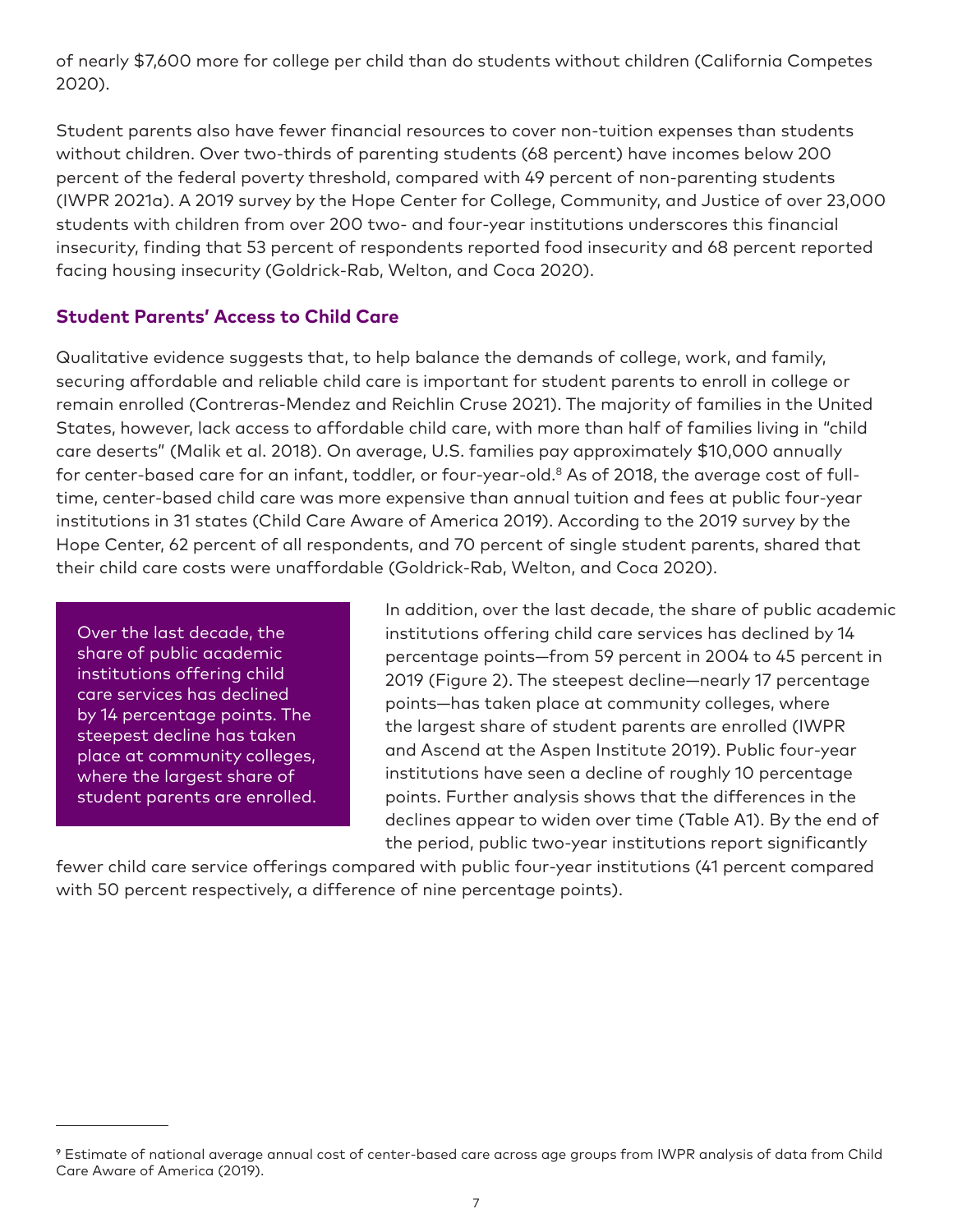#### **FIGURE 2. Campus Child Care Has Declined by Nearly 25% Since 2004**

Trend in the Share of Non-Profit, Degree-Granting Institutions with On-Campus Child Care Centers, by Institution Type, 2004-2019



**Note:** Includes 50 U.S. states, the District of Columbia, U.S. Service academies, and other U.S. jurisdictions. **Source:** Authors' analysis of data from the U.S. Department of Education, National Center for Education Statistics, Integrated Postsecondary Education Data System (IPEDS) Institutional Characteristics Surveys (2004-2019).

### **The Effect of Child Care Access on Student Parents' Academic Outcomes: Reviewing the Evidence**

The challenges that student parents face to college entry and completion can make it harder for them to complete college than students who are not parents. Just 18 percent of student parents earn an associate's or bachelor's degree within six years of enrolling in college, compared with over half (54 percent) of dependent students and 27 percent of independent students without children (IWPR  $2021b$ ). $9$ 

Evidence suggests that access to affordable child care can affect student parents' persistence and completion rates. For example, according to the 2021 Community College Survey of Student Engagement (CCSSE), roughly one quarter of community college students surveyed report spending 21 hours or more each week providing care to dependents, including parents, children, spouses, or other dependents. And nearly 30 percent report that dependent caregiving may cause them to withdraw from school (CCSSE 2021).

<sup>9</sup> Dependent students are evaluated for financial aid purposes based on both their and their parents' incomes. Independent students are evaluated based on their own and/or their spouses' income and have one or more of the following characteristics: at least 24 years old; married; a graduate or professional student; a veteran; a member of the armed forces; an orphan, in foster care, or a dependent or ward of the court since age 13; has legal dependents other than a spouse; an emancipated minor; or homeless or at risk of becoming homeless (Federal Student Aid n.d.).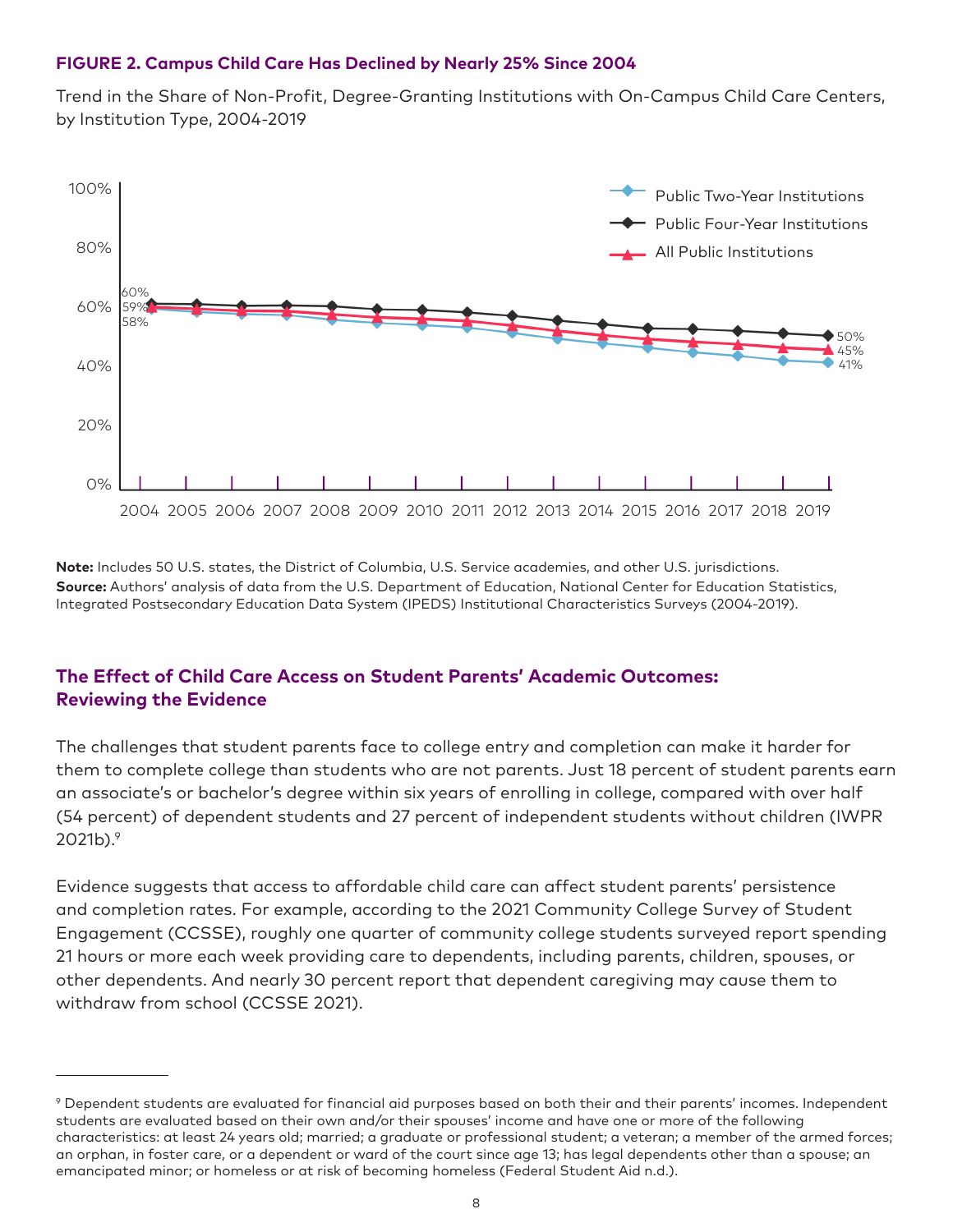A 2015 survey of over 550 community college women students in Mississippi found that nearly onein-four interrupted their college careers due to insufficient child care. Of respondents with dependent children, 42 percent said that having more stable or affordable care would help them stay in school (Hess et al. 2014).

According to the 2019 Hope Center survey, 56 percent of student parents using child care reported missing one or more days of class during the previous semester due to their child care arrangements, eight percent of whom missed five or more days (Goldrick-Rab, Welton, and Coca 2020). Two in five respondents reported that they would benefit from access to affordable, full-day on-campus child care.

While rigorous studies of the association between child care access and student parent outcomes are scant, analysis of eight years (2006-2014) of data from Monroe Community College (MCC) in Rochester, New York, suggests that students who used the campus child care center had greater retention and completion rates relative to peers who did not (DeMario 2017; Reichlin Cruse et al. 2019).

In addition, evidence from the Career*Advance* program by the Community Action Program of Tulsa County (CAP Tulsa) shows that parental participation in a two-generation workforce-focused model—which provides job training to parents in in-demand sectors alongside quality early childhood education for their children via Head Start—improved psychological wellbeing and social capital among parents. Treatment parents also had higher rates of certification and employment after one year than the comparison group of parents whose children were also enrolled in Head Start (Chase-Lansdale et al. 2019).

## UNDERSTANDING CAMPUS-BASED CHILD CARE SERVICES

Despite the potential for campus child care to play a critical role in student parents' ability to enroll and complete college degrees, evaluating the impact of campus child care on student outcomes is difficult. Challenges include:

- • **The complexity and diversity of services provided across campus child care centers.** Child care centers provide varying intensities of services, including full-time care (full day and full week), part-time care (either part day or part week, sometimes with varying days), and nontraditional hour care (such as evening or weekend, hourly, drop-in, or back-up care). This complexity results in variation in intensity and frequency of care across centers.
- • **The limited size of centers.** Child care centers must adhere to various legal, safety, and accreditation regulations, which can result in high operation costs and small classroom sizes, limiting the number of children that can be served. Infant care, for example, requires a smaller ratio of children-to-trained adults than care services for older children. This restricts the number of children served by campus child care centers.
- **The uneven processes of assigning open slots to families.** Some child care centers use wait lists determined by child age, desired days of the week for care, and the desired intensity of care, while others use a hybrid system that prioritizes some families before others. These systems of serving families have different philosophies of "fair" allocation, and are reluctant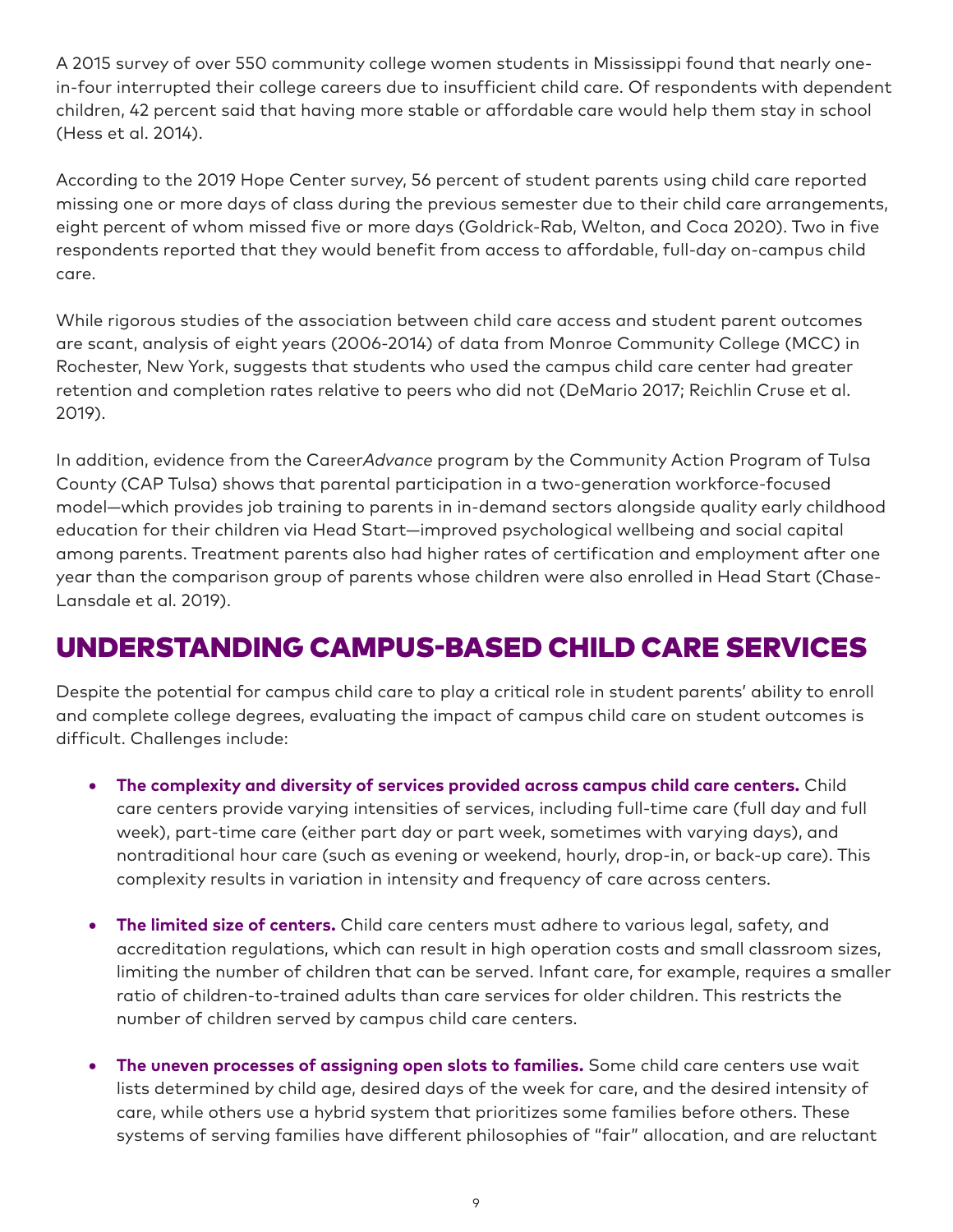to implement a lottery system, which makes implementation of a rigorous process for assignment very difficult.

• **The lack of data linking student success to child care use.** As discussed in detail later in this brief, most institutions cannot identify whether their students are parents. Currently, there are not sufficient system-wide processes in place to track this information.<sup>10</sup> As a result, campus child care centers do not have full information on student parents, and rely on their institutional research department to link data between child care use and academic performance. While making these connections is possible, access to the full set of campus child care and student outcome data is rare, with the norm being summary reports from the institutional research department provided upon request to the child care center director.

The next sections summarize findings from the authors' interviews with campus child care center directors. These interviews were intended to better understand campus child care services, capacity, demand, the processes used to fill open slots, and the availability of institutional data on all students who are parents—to inform the design of a randomized control trial that could assess the impact of campus child care usage on student outcomes.

The authors focused on understanding wait list processes as a potential avenue for random assignment. Randomly assigning students' children to slots from a wait list would enable a comparison between (a) parents of students who would be randomly assigned to receive campus child care slots and (b) parents of students who would be randomly assigned to seek alternative child care arrangements. That is, the randomization process could create comparable groups (on both observable characteristics and non-observable characteristics, such as the resilience of student parents). Reflections on the potential for a randomized study based on the authors' review of campus child care operations are also provided below.

### **Services Provided at Campus Child Care Centers**

**Number of students served:** Data collected from interviews with campus child care center directors show that their centers serve an average of roughly 94 children, with total capacity ranging from a low of 39 to a high of 180 children. Centers operate an average of roughly six classrooms; three centers operate a low of two classrooms and four centers operate highs of 9 to 10 classrooms.

**Class size:** The number of slots provided per classroom depend on the age of the child, the number of trained adults present, and a maximum group size, which is regulated on a state-by-state basis.<sup>11</sup> For example, early childhood experts suggest that infant rooms maintain a ratio of 3 to 4 infants per trained adult, for a maximum group size of 6 to 8 infants per room (Administration for Children and Families, Office of Child Care 2021). Guidance for preschool classrooms suggests a ratio of one trained adult per 6 to 10 children, with a maximum of 12 to 20 children in one room.

Parent eligibility: Campus child centers vary in the composition of families they serve. Many offer services to students, most also serve faculty and staff, and some serve community members. Six centers of those represented by study interviews report providing 80 to 90 percent of slots to students with children, with two additional centers allocating 60 percent or more to student parents.

 $10$  For a full discussion of the availability of data on college students with children, see https://iwpr.org/iwpr-issues/studentparent-success-initiative/understanding-student-parent-experience-need-improved-data-collection/. 11 For more information on state regulations for child care ratios, see https://childcare.gov/index.php/consumer-education/ ratios-and-group-sizes.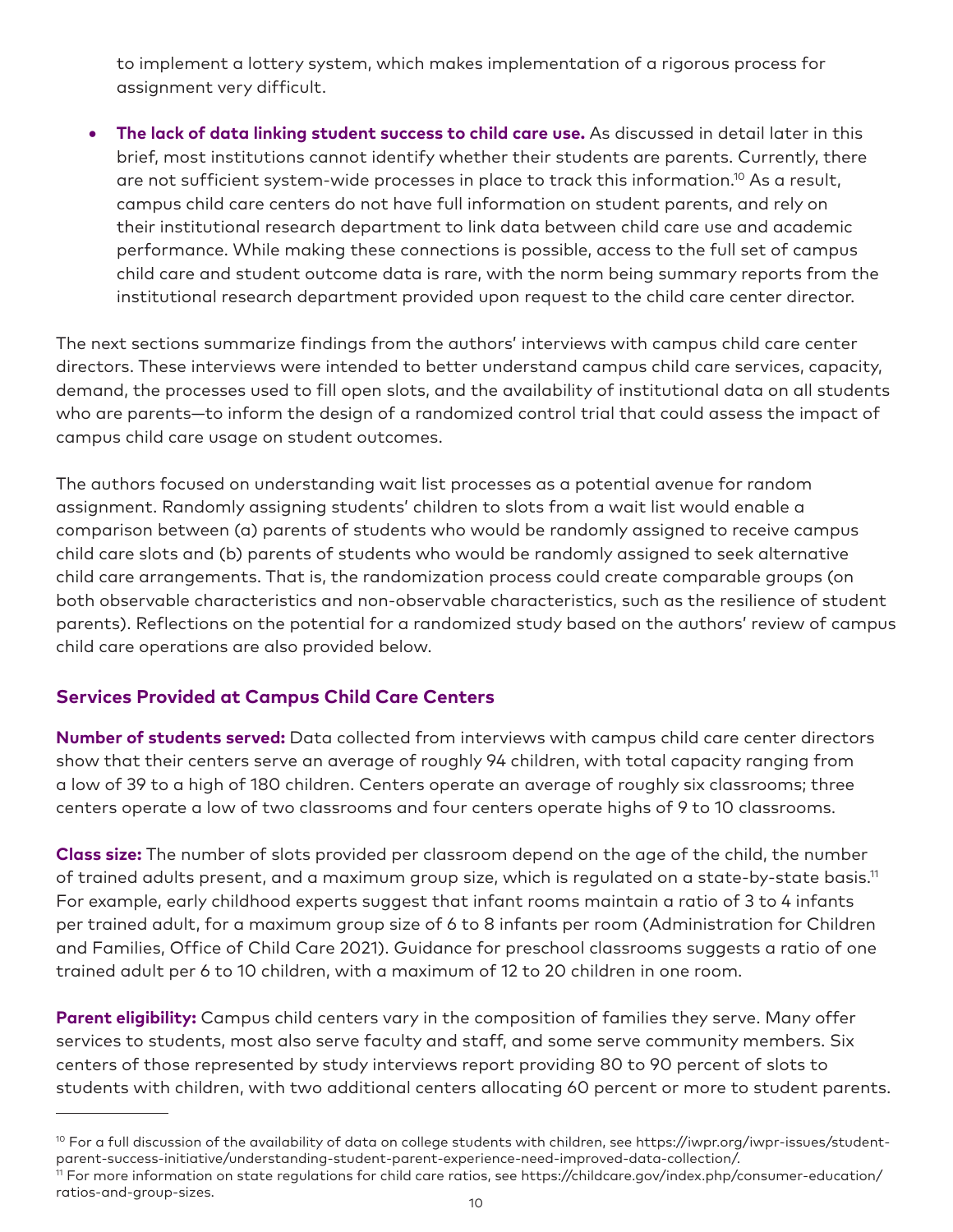**Care intensity**: All but one center represented by interviews with campus child care directors (23 of 24) offer full-time care. Fifteen provide part-time care options, four provide hourly care, and four provide care for school-aged children. The combination of day, time, and sometimes hourly options of care can create complex care schedules that can lead to complicated processes for filling slots, as described later, and can elongate the time a family spends on a wait list for care.

## **UNDERSTANDING THE COMPLEXITIES: SPOTLIGHT ON CAMPUS CHILD CARE SERVICES FOR STUDENT PARENTS AT THE UNIVERSITY OF UTAH**

While most centers provide full-day, full-week care, some also provide varying levels of service to families based on their care and scheduling needs. This variation leads to complex processes for filling slots from the wait list. For example, among the **University of Utah**'s five campus child care centers, two are intentionally designed for serving the diverse care needs of students with children.

At **UKids President's Circle,** one of the campus-based centers, the children of college students represent 90 to 95 percent of children served. Students enroll their children at the center based on their course schedule. Parents can enroll their children up to 25 hours each week, at whatever hours work for them from 7am to 7pm. Students re-enroll each semester to accommodate their changing course schedules. Slots are filled fluidly as they open up throughout each term, with the most sought-after hours filled first. Child care and time slots are allocated according to a priority system when there is excessive demand, with priority given first to students by income level and then by student status, with undergraduates prioritized over graduate students. While licensed for 60 children, this center serves up to roughly 120 children per semester due to the hourly nature of services.

The University also operates a more traditional full-day center, **UKids East Village**, which is licensed for 72 children, ages six weeks to five years. Located in university student housing, 60 to 70 percent of slots at UKids East Village go to the children of students. It also has a longer wait list than the hourly center on campus. For children under three years, the wait list is upwards of 200 families for a full-day slot. Most children on the wait list are the children of students. It can take roughly 15 months to get a slot for a child under three years.

For both centers, a university-employed enrollment specialist handles applications for the on-campus centers. The specialists help students and other parents apply for wait lists when slots are not immediately available and communicate with families about their placement on those lists.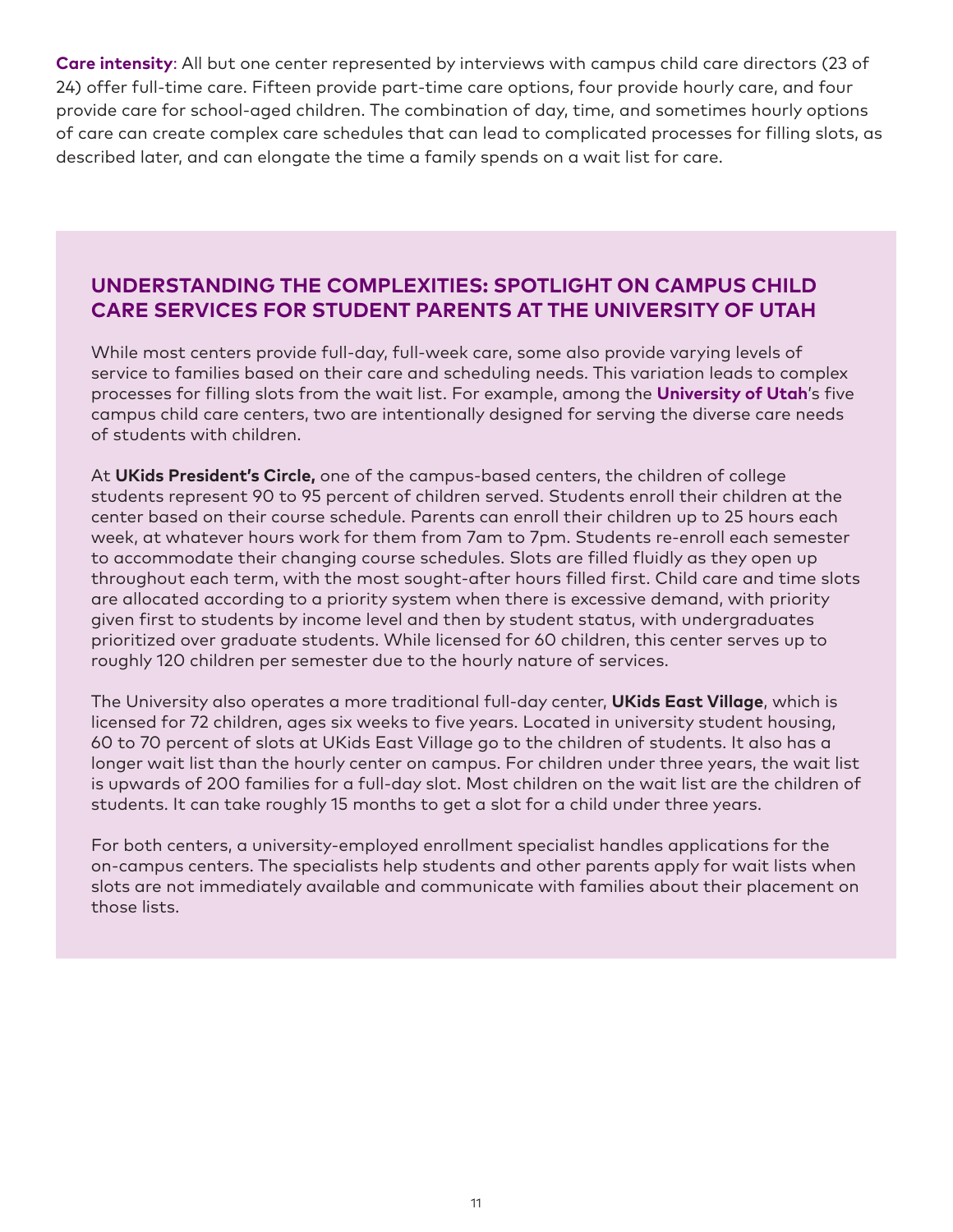### **Turnover**

Access to campus child care services is determined first by whether there is an open slot. Slots open due to several factors, with children moving from prekindergarten to kindergarten, or "aging out," as the primary cause. Other factors include:

- • Student parents graduate from the institution and are required or prefer to move their children to a new center;
- • Student parents pause their enrollment prior to graduation and are required or prefer to take their children out of the campus child care center;
- Cost considerations, such as if a student parent loses access to subsidized care; or
- • A family move.

Interviews revealed that the number of slots that open each academic year or term, depending on how centers manage enrollment, tend to be limited. Families that secure slots at campus child care centers often work to ensure they do not lose those slots, both because continuity of care is known to be important for healthy child development and because the care provided by these centers is usually high quality, convenient for campus-affiliated families, and as a result, highly sought after (McMullen 2018).<sup>12</sup> Exact numbers of slots that turn over depend on the overall capacity of the center, and it is difficult for child care staff to estimate ahead of time.

### **The Complexity of Campus Child Care Wait Lists**

Even when there are open slots, the process of assigning them to families is dictated by a complex set of factors. Many campus centers operate wait lists when demand for slots exceeds available supply. Unpublished IWPR research found that the average length of campus child care center wait lists is roughly 90 children.<sup>13</sup> From the interviews conducted with centers for this study, four centers reported typically having more than 100 families—students as well as other families—on their wait lists, three of which say their wait lists often numbered over 200.<sup>14</sup>

The amount of time families spend on the wait list depends on the size of the institution and capacity of the child care center, the nature of the demand for care (e.g., age of child and hours of care needed), administration of slots (e.g., hourly, or full day), and the wait list priority system—or the rules that campus child care centers use to determine the order in which families gain access to slots from a wait list (e.g., first-come, first-served or priority for student parents). The wait for a slot can take as little as one month or academic term and as long as a year or more. At least two centers reported that pregnant mothers can get on the wait list for care even before their child is born, to maximize their chances of receiving a slot when they need it.

 $12$  For a discussion of the benefits of campus-based child care and early learning for student parent families, see https:// iwpr.org/iwpr-issues/student-parent-success-initiative/head-start-college-partnerships-as-a-strategy-for-promotingfamily-economic-success-a-study-of-benefits-challenges-and-promising-programs/.

<sup>13</sup> Unpublished data from a 2019 Institute for Women's Policy Research survey of members of the National Coalition for Campus Children's Centers.

 $^{14}$  Wait list lengths reported here are pre-pandemic numbers; campus child care closures and reductions in services as a result of the pandemic-affected demand for care and uses of wait lists, though the authors did not collect data on these changes from all centers interviewed given that some of the interviews took place prior to or early in the pandemic's onset.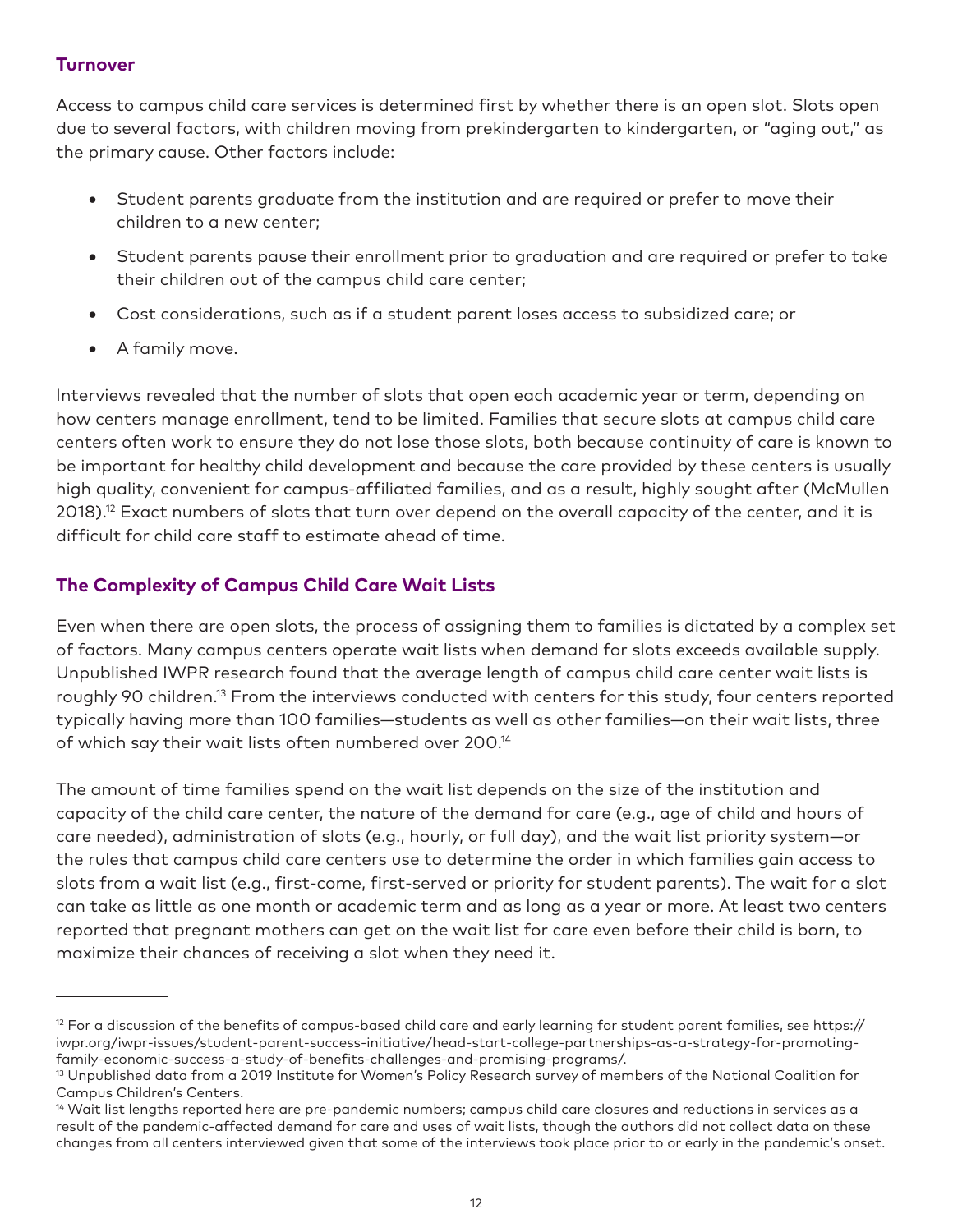#### **Nature of Demand for Care**

Wait lists are longest for care that is in most demand. For seven of the 18 centers, the most indemand slots are for infants and toddlers (children ages 0 to 3).15 One large four-year university with multiple campus child care centers reported that before COVID-19, the wait list for infant and toddler slots was over 200 families long.

Two centers said that care, regardless of type, is highly sought after. For example, one center reported that, given its location in a relatively rural area with few community-based child care options, its services are in demand across the board. Another reported high demand given their policy of allowing student parents to keep their children enrolled beyond their graduation from the institution (which lessens slot turnover).

#### **Movement from the Wait List**

Once a family is on the wait list, their movement from the wait list to an open slot is dependent on the nature of the slot opening—primarily the ages served by the classroom of the slot that has opened—and the age of children in need of slots on the wait list. For example, a slot open in the 2-year-old toddler classroom will be offered to the next eligible child on the wait list, who may be 10<sup>th</sup> on the list behind families with older or younger children. This can contribute to long waits for slots since the number of slots in each classroom are limited according to child-to-adult ratios. This means relatively few slots may open up at one time and not necessarily in the age range required by families in need of care.

In the case of centers that provide care on an hourly basis (which is rare), or part-time care that can vary daily (e.g., Monday/Wednesday/Friday and Tuesday/Thursday), the scheduling needs of the family versus what days/hours are possible for the open slot are also factors. The characteristics of the slot that is available, therefore, must align with what the family needs. If it is not a fit for the first family on the wait list, the center proceeds down the list until they find a good match.

#### **Prioritization in Filling Open Slots**

Most centers also apply priority categories that dictate the order in which families receive a slot from the wait list. For example, 15 centers prioritize student parents for services over faculty, staff, and community members (nine centers do not give student parents first priority). In addition to student parent status, centers may have additional priority factors that determine when families receive a slot. Those categories can be set internally (from the center or institution) or externally (from funding sources, such as Head Start). Additional priority categories can include veteran status, income level, whether the family has a sibling already being served by the center, undergraduate/graduate student status, and homelessness, among others.

These prioritizations can result in a dynamic wait list that can change daily. At centers that provide Head Start services, for example, families who are experiencing homelessness, have a child with a disability, or are receiving public assistance (such as Temporary Assistance for Needy Families or cash assistance) receive automatic priority for services. If such a family applies (or withdraws), that can influence the ordering of all other families on the list at the time of application (or withdrawal). Two of the centers that do not give student parents priority use a first-come, first-served approach; a third prioritizes veterans first before students, who do get priority over non-veteran families. A fourth reserves 30 percent of its slots for student parents, with the largest share of remaining slots

<sup>&</sup>lt;sup>15</sup> Sixteen of the centers represented in the authors' interviews provide infant care.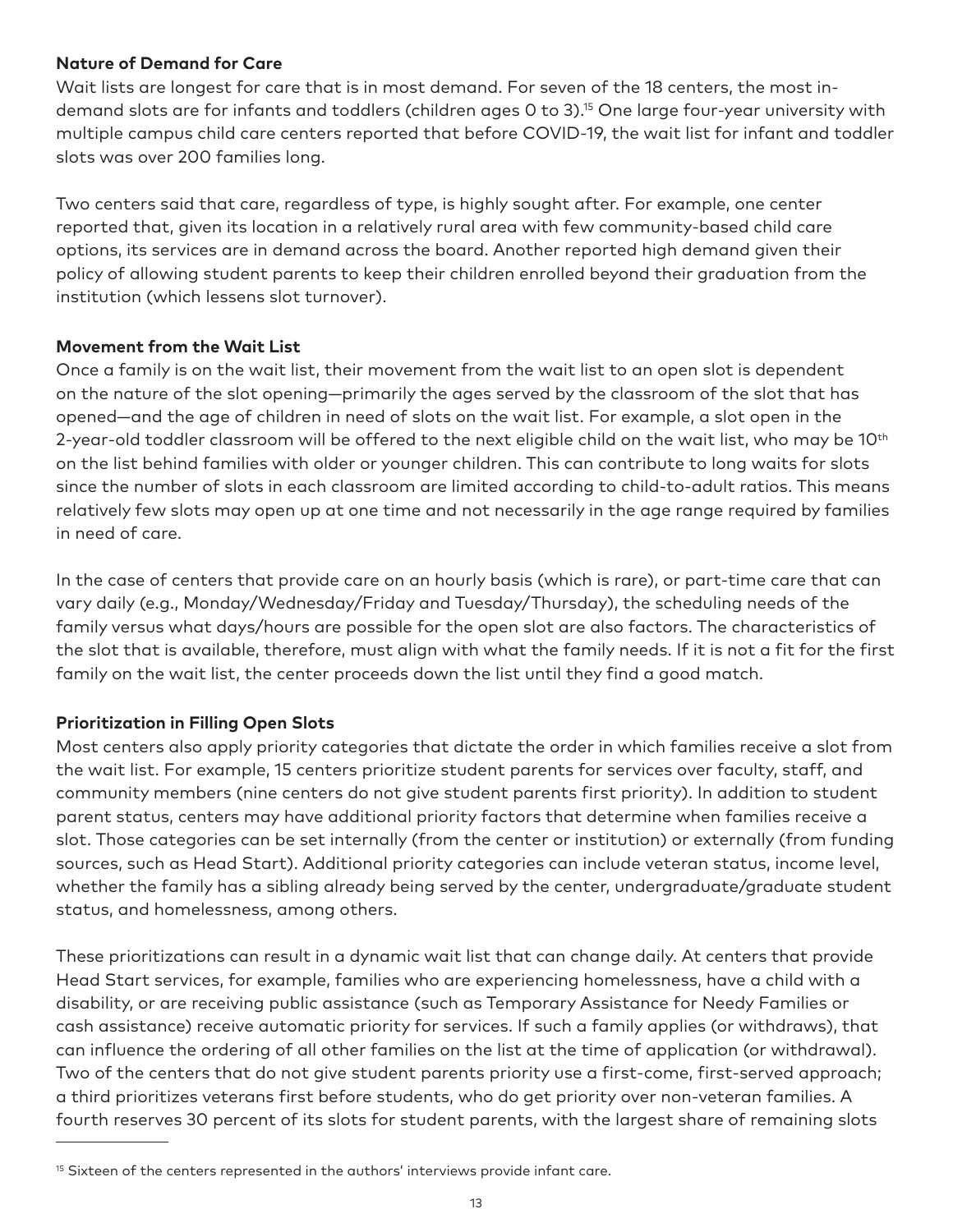allocated to community members, then faculty and staff. The process of filling slots from a wait list was made even more complicated by the onset of the COVID-19 pandemic, which led to reductions in services and temporary center closures.<sup>16</sup>

## **COVID-19'S IMPACT ON CAMPUS CHILD CARE DEMAND, SERVICES, AND WAIT LISTS**

The COVID-19 pandemic caused major disruptions to campus child care service provision, as it did for child care providers more broadly. Many campus-based providers closed temporarily, and most were forced to reduce the number of slots provided once they had reopened. Among the centers interviewed, 10 centers closed for at least part of the pandemic. Four centers interviewed remained open without closing at all. At least five of the 18 center directors interviewed reported providing care for the children of frontline and essential workers.

Temporarily halting operations or reducing services meant centers lost significant revenue, while also facing higher costs related to the procurement of cleaning materials, masks, and other resources needed to maintain safe operations. Centers also faced the complicated challenges of determining how to handle positive COVID-19 diagnoses among families and staff, how to encourage social distancing and mask-wearing among young children, the impact of safety practices on children's learning and development, and the need to furlough or lay off child care staff due to reduced services and revenue.

For centers that reopened mid-pandemic, reductions in services to align with safety protocols meant that they were unable to serve all the families with enrolled children prior to the onset of the pandemic. Centers that could not accommodate all previously enrolled families were faced with having to make tough decisions to assign limited slots. In many cases, state guidance was instructive or required certain priority models (e.g., prioritizing the children of frontline or essential workers). Some centers established approaches that attempted to prioritize families with the greatest need, usually defining student parent families as some of the most "vulnerable."

For example, one center fielded a survey to families to establish levels of need, then anonymized the survey data to fairly allocate limited slots. Two centers in the same community college district that provide Head Start services adapted their existing point system to account for certain priority factors, such as needing to complete in-person coursework as a part of a student's academic program. Another center used a tiered approach to fill slots as their services reopened, starting with frontline workers and then moving to student parent families and other specific groups, before returning to pre-pandemic operations.

Many centers interviewed, however, reported reductions in overall demand, even for types of care that are typically highly sought after (e.g., infant care). Reduced demand among student parent families stemmed at least in part due to the movement of college courses to online instruction. At least four centers continued to see reduced demand even once they reopened.

#### **Considerations for a Random Assignment Evaluation**

Random assignment is considered the gold standard in evaluation research methodology because it enables causal interpretation. That is, in large samples, the methodology effectively rules out other

<sup>&</sup>lt;sup>16</sup> The authors considered working with programs to randomly assign the reduced slots created by pandemic precautions. However, demand for services also declined precipitously, resulting in child care centers having remaining slots after serving all families that desired care.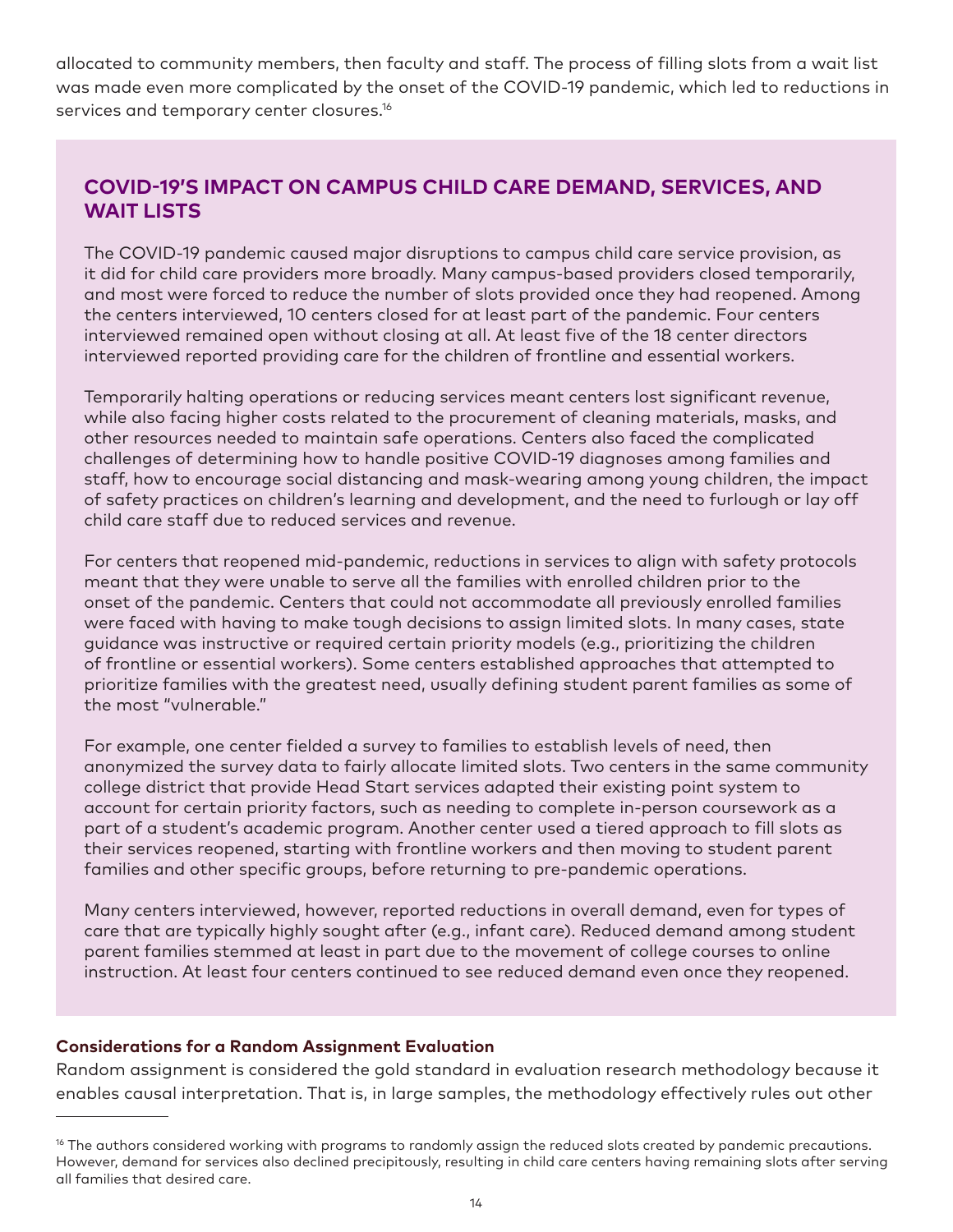explanations for differences in the outcomes between student parents using campus-based child care and student parents using other means of child care. In addition, randomization can increase fairness by giving each eligible family the same "chance" (or probability) to earn a child care slot. Randomization can also be performed after other prioritization procedures take place, such as conducting randomization after all Head Start-eligible families are served. Other procedures, such as first come, first served, may result in the awarding of slots to student parents differently in ways that may be deemed less fair, including potentially leading to racial inequities.17 Randomization has been employed successfully in understanding the impact of early child care. However, the most notable randomized control trial (RCT) studies implemented in the 1960s and 1970s both relied on the opportunity to add a substantive number of additional slots as the method to conduct RCTs (Heckman et al. 2010).18 Most recently, the Head Start Impact Study leveraged a Congressional mandate to participate in a study to induce 84 agencies to participate in randomization (U.S. Department of Health and Human Services, Administration for Children and Families 2010).

While there are benefits to randomization as an approach to assess the contributions of campusbased child care on student parent academic success, the operations of campus child care centers make the methodology particularly challenging to implement.

- First, low turnover and difficulty predicting slots results in a very small number slots potentially available for randomization. This could result in multiple semesters of recruitment across multiple sites being needed to reach sufficient sample size to detect the effects of care on student parent academic success or a multi-site study.19
- Second, while wait lists can be sizable, the families on the wait list do not all represent student parents. As a result, randomization would need to be done in such a way that does not disadvantage student parent families assigned to the control group (which would not be eligible for a slot) relative to a non-student family (who would not be randomized as a part of the RCT) that is higher on the wait list for the same slot.
- Third, the process of filling open slots from the wait list is complicated as child age, day and time demands, along with other restrictions need to be factored into the randomization.
- Finally, some center directors interviewed felt strongly that changing how they operate the wait list would be unfair for families who had been waiting for a slot for a long time; others were confident in the fairness of their practices or their efforts to serve the families with the greatest need for care. These factors made randomization challenging during the prepandemic period when some interviews took place. The landscape dramatically changed during the pandemic.

 $17$  For example, under a first-come, first-serve model, student parents who are better connected to the administration or who personally know the center director may have a greater chance of receiving a slot as a result of early notification. Such practice can contribute to sustaining disparities in service.

 $18$  The authors also explored campus child care centers that were considering adding classrooms, as this would result in an immediate increase in slots. Of the three centers considering such additions at the time of the interviews, two centers were at least two years away from opening and a third was in preliminary conversation with the interim president about starting a new infant room.

<sup>&</sup>lt;sup>19</sup> While multi-site studies are an option, many sites would be required. For example, the Head Start Impact Study involved 84 separate agencies. Studies of curriculum in pre-kindergarten, such as Making P-K Count and High 5s, involved 69 pre-K sites covering 173 classrooms (Mattera, Jacob, and Morris 2018).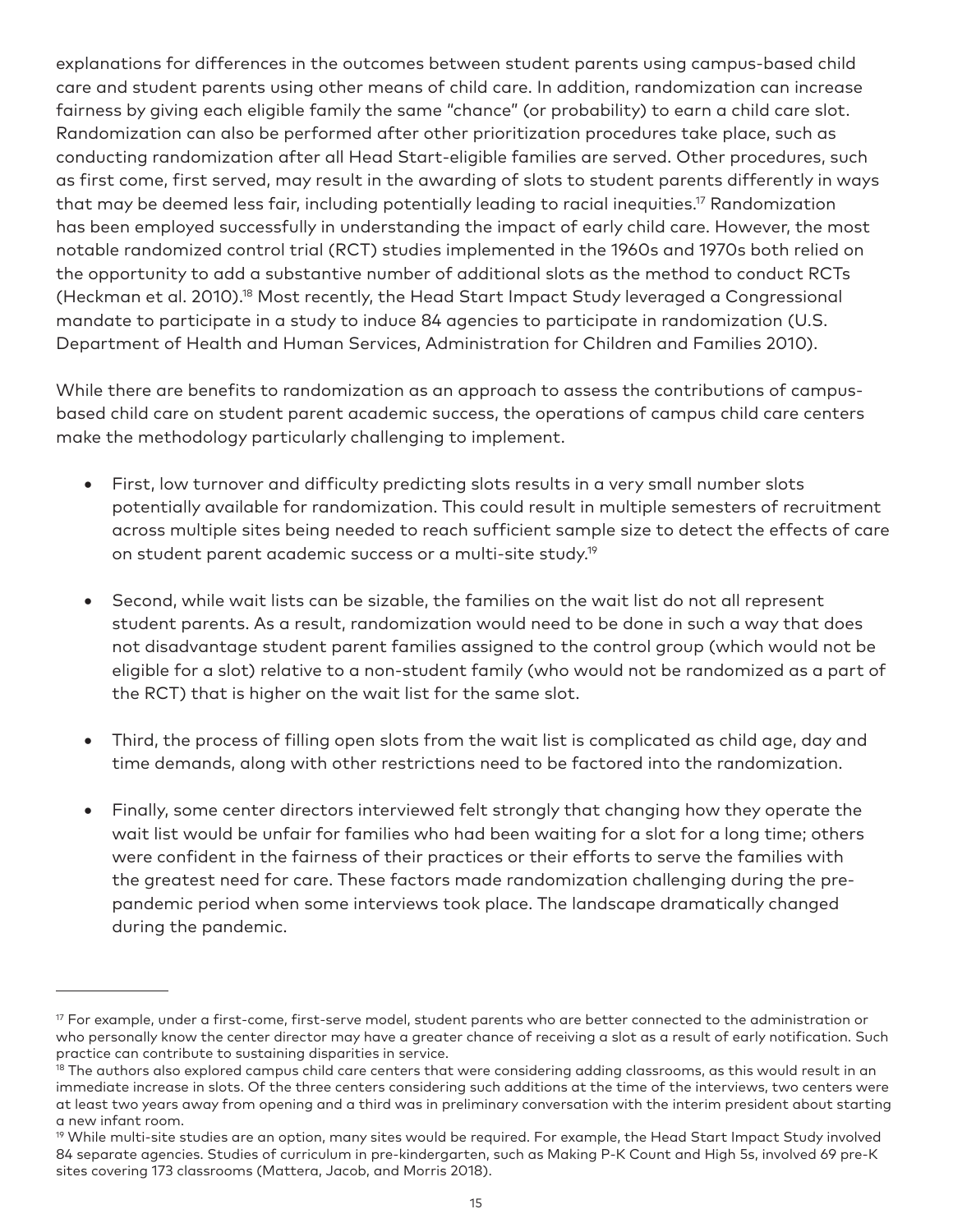## STUDENT PARENT DATA COLLECTION

Given the authors' intent to design a rigorous evaluation of the effect of campus child care services on students' academic outcomes, and the challenges to designing a randomized study, the next best approach for assessing the impact of campus-based child care is a quasi-experimental design (QED) study. A QED attempts to assess impact while addressing the issue of self-selection—where student parents choose to use campus-based child care themselves through some other mechanism than randomization—through the development of a reasonable comparison group (Shadish, Cook, and Campbell 2002). Because they were considering a QED approach, the authors were also interested in the availability of data on students who are parents being served by the center and by the institution.

Most colleges, however, do not collect data on parental status, complicating the identification of a carefully matched comparison groups.20 Interviews supported this, revealing inconsistency in the collection of data on student parents with children enrolled at campus child care centers, gaps in the transfer of data that are collected by centers to institutional research offices, and a widespread absence of data on the larger population of students with children being served by academic institutions. Based on the authors' interviews and scans of student parent data availability, just one institution and three state higher education systems have data collection practices, described below, which offer the possibility for a quasi-experimental study.

Most colleges, however, do not collect data on parental status, complicating the identification of a carefully matched comparison groups.

#### **Data Collection at Campus Child Care Centers**

All campus child care centers interviewed collect at least some basic information on the parents of children enrolled in services, including student parents. These data are typically collected via applications, intake forms, and one-time or semi-regular surveys. Data collected by campus child care centers can include information on the children or family (e.g., age and number of children), parent affiliation to the institution, parent or child demographics, and family receipt of child care financial assistance programs. If desired by the campus child care center or the institution, these data can usually be linked to administrative data by the institutional research office via student IDs. In addition, at least five of the centers interviewed reported surveying families to explore topics such as demand for care, types of care needed or preferred, and family satisfaction with the care they have received.

Institutions that receive grants from the Child Care Access Means Parents in School (CCAMPIS) program are required to report annually on the student parents who receive services through the grant. These data are usually collected by the child care center or the CCAMPIS director (if situated in a different department). Child care centers or the office directing the CCAMPIS grant collaborate with their institutional research office to pull administrative data for CCAMPIS annual reports, including demographic information and information on persistence, retention, graduation, and transfer, using CCAMPIS participants' student IDs. CCAMPIS programs also may supplement their compilation of administrative data with participant surveys as a part of the annual reporting process.

<sup>&</sup>lt;sup>20</sup> For a full discussion of the availability of data on college students with children, see https://iwpr.org/iwpr-issues/studentparent-success-initiative/understanding-student-parent-experience-need-improved-data-collection/.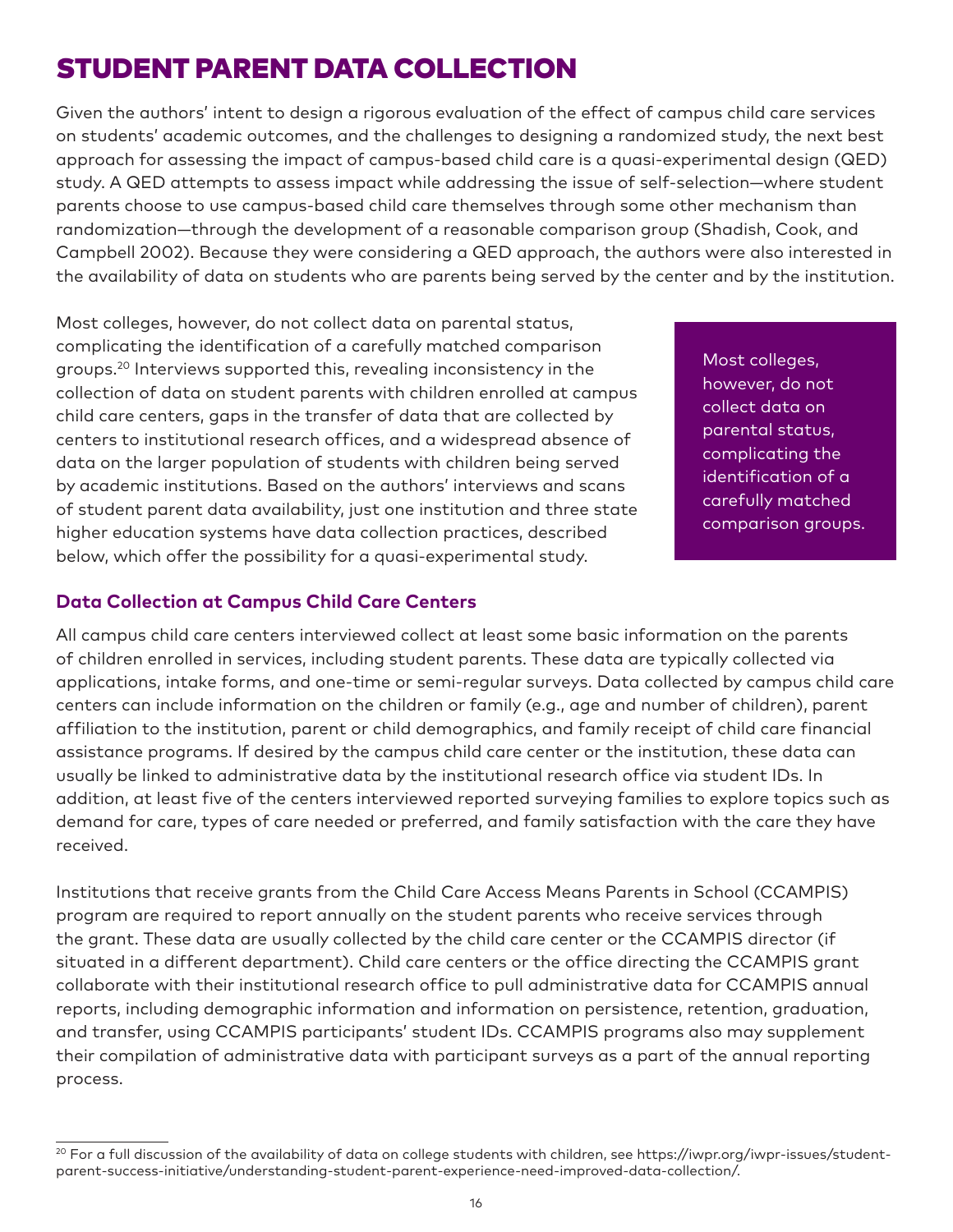#### **Institutional Data Collection**

Nearly every center director interviewed (17) reported that their institution does not systematically collect information on students' parent status, other than through regularly collected financial aid data from the Free Application for Federal Student Aid (FAFSA) and data collected for funding received through the Carl D. Perkins Career and Technical Education Act (Perkins). The FAFSA asks students to disclose whether they have a dependent child, although the age of the child is not required (so it is unclear from the FAFSA whether child care may be needed). Institutions with Perkins grants provide opportunities for students to self-report whether they are in a designated special population, including whether they are a single parent.

Only one center interviewed for this study—**Monroe Community College (MCC)**—reported that their institution collects regular data on whether students are parents, separately from the FAFSA and Perkins data collection. MCC requires students to fill out a brief survey each term when enrolling in classes, which includes a question intended to document students' parent status and the age of their children (Gault, Holtzman, and Reichlin Cruse 2020).

## **BEST PRACTICES FOR STUDENT PARENT DATA COLLECTION: SPOTLIGHT ON MONROE COMMUNITY COLLEGE**

**Monroe Community College** (MCC) in Rochester, New York, collects information on a semesterly basis on students' parent status through a required survey completed during course registration (Gault, Holtzman, and Reichlin Cruse 2020). The survey asks students to report their parental status and ages of their children:

*Which one of the following statements applies to you?*

- *(A) I have children who are age 5 and younger and/or I'm expecting a baby*
- *(B) I have children who are age 6-18*
- *(C) I have children who are in both of the above age groups*
- *(D) I don't have any children in the above age groups*
- *(E) Prefer not to answer*

MCC institutional research staff have combined data collected from these surveys with data compiled from the campus child care center, enabling comparisons between student parents who used the campus child care center and those who did not. These data are also unique in that they are collected on a term-by-term basis, which allows for students to report changes in their pregnancy and parenting status over time. Institutions that collect these data could use them to inform the need for and design of tailored supportive services that would enable greater persistence and retention of students who become pregnant or who are parents. They also create opportunities for research that can provide important insight into the supports that are most effective in supporting these students' academic success.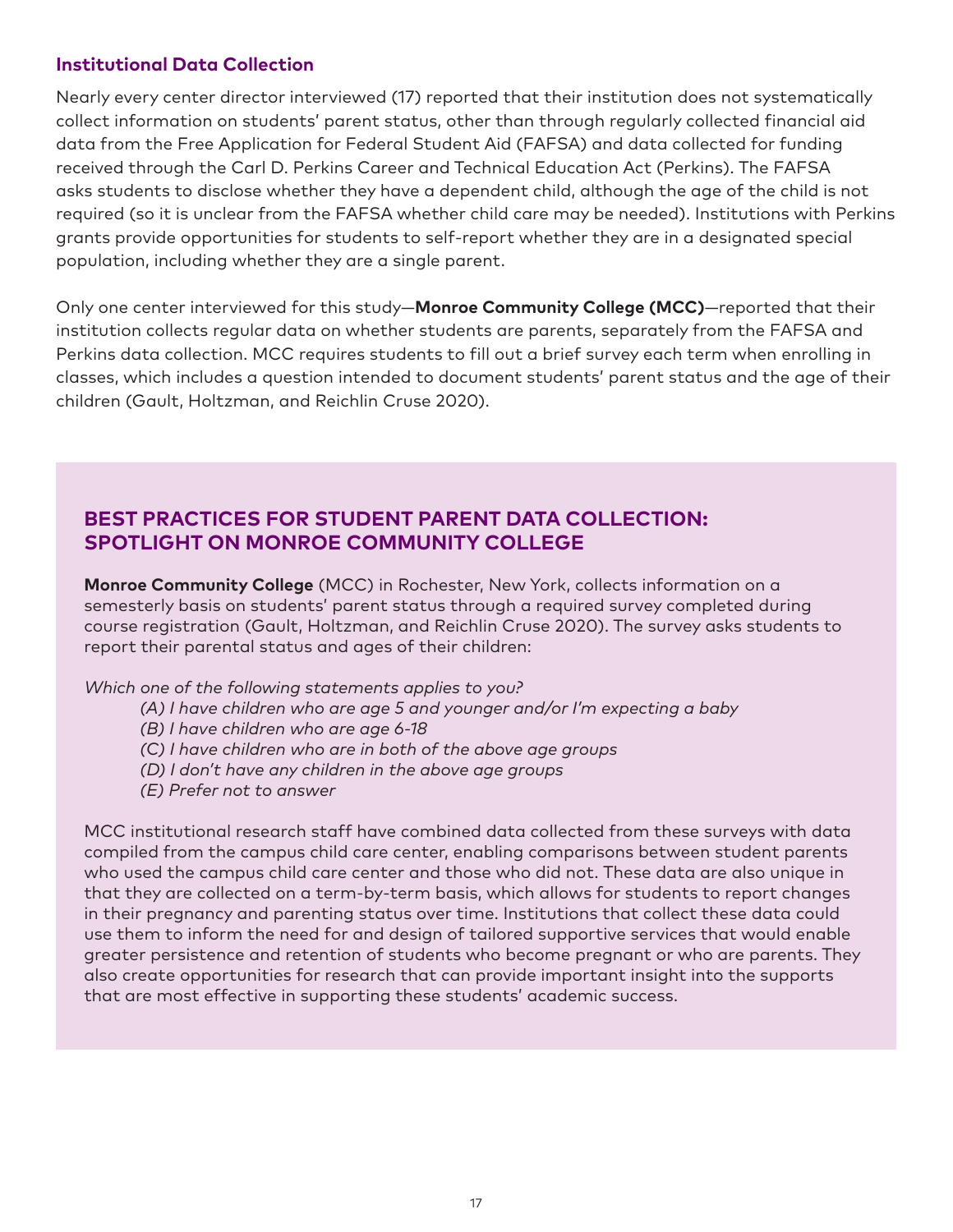### **System-Level Data Availability**

The authors' search for data on student parents found three state community and technical college systems that collect data on parenting college students. These college systems collect data on student parent status comprehensively for all students.

The **Washington State Board of Community and Technical Colleges**, for example, includes a question on "family status" on its application form. The question asks students to voluntarily report whether they fit into the following categories: single parent; couple with children or without children or dependents; or other (Gault, Holtzman, and Reichlin Cruse 2020).

The **Georgia Community and Technical College System** and **Wisconsin Technical College System** (WTCS) both collect and analyze data collected from their institutions on students' single parent status for their Perkins grants. WTCS used these to track student parent enrollment trends during the pandemic, for example, finding that single parents' enrollment declined by 69 percent in summer 2020 and 37 percent in fall 2020, compared with overall declines in student enrollment of 11 to 12 percent in the same terms (Barker et al. 2021).

Progress toward greater data collection of student parent status was made during 2021 state legislative sessions. Oregon and Illinois passed bills that require state academic institutions to collect and report data on enrolled students who are parents of dependent children (Denbrow et al. 2021; Stuart et al. 2021). These data will enhance the ability of institutions and state higher education systems to track enrollment and outcomes among students with children, in addition to creating new opportunities for research that can examine the effect of specific interventions in promoting successful outcomes.

Progress toward greater data collection of student parent status was made during 2021 state legislative sessions. Oregon and Illinois passed bills that require state academic institutions to collect and report data on enrolled students who are parents of dependent children.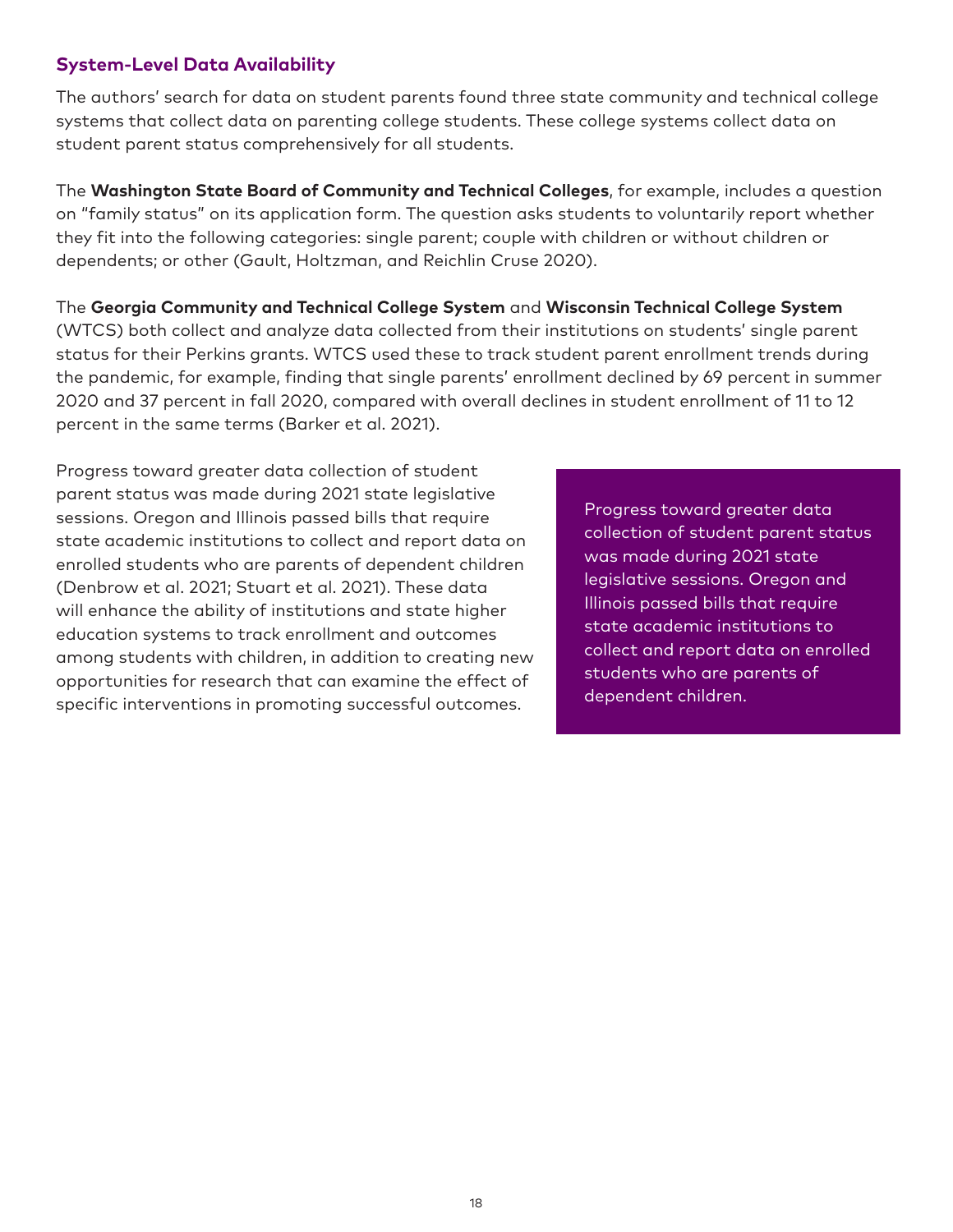## RECOMMENDATIONS TO IMPROVE CONDITIONS FOR RIGOROUS STUDY

Data gathered from interviews with staff from campus child care centers and community and technical college systems provide new insight into possibilities for future research on the effect of campus child care access on the academic outcomes of student parents. At the institutional level, data from Monroe Community College, collected every term by all students and not limited to single parent status, offer the best hope for use in a quasi-experimental study. Such data permit the ability to match student parents using the campus-based child care center to student parents with similar characteristics who do not use the child care center on campus. Examining the outcomes between these two groups (after matching) permits an estimate of the effect of campus-based child care relative to alternative child care arrangements.<sup>21</sup>

While the data collected by state higher education systems represent a significant improvement on the data collected by the large majority of institutions and state systems, these data still do not provide a full picture of the population of students with children. They tend to focus on single student parents, are voluntary for students to report, and are typically collected at a single point in time, making it impossible to capture changes in students' parent status. These data do, however, offer possibilities for linking with data from other state systems, such as agencies that collect data on recipients of state child care assistance and other forms of public assistance and labor departments. Combined, these data could enable the development of carefully matched comparison groups based on a set of individual and family characteristics, similar to that used by Schochet and Johnson (2019) in their examination of the impact of child care subsidies on maternal education.<sup>22</sup>

To rigorously study how access to campus child care may affect students' academic outcomes—and to lend greater insight more broadly into the experiences and outcomes of students with children states, institutions, and campus child care centers should consider the following recommendations.

#### **CAMPUS CHILD CARE CENTERS**

- Use a lottery system to fill slots when opening new campus child care centers or when opening new classrooms at an existing center, to establish precedence for the practice, encourage the use of such a system for the wait list moving forward, and enable potential assessments of the benefits of the programs.
- Encourage institutions to regularly compile and analyze data from campus child care centers, in conjunction with administrative data records, on students whose children are receiving services and students who are on the wait list, to inform their advocacy for increased financial and in-kind support from institutions and other sources.

<sup>&</sup>lt;sup>21</sup> In this design, the comparison condition will consist of all other child care solutions, which may include family care, a homebased setting, external care that does not meet quality rating standards, and other off-campus high-quality child care. While the child care settings of the control group have been shown to matter in studies of the direct effect of Head Start (Feller et al. 2016), the primary question of interest is the impact of the availability of child care on student parent success.  $22$  The background characteristics available from state systems are not as comprehensive as the list used by Schochet and Johnson (2019), who rely on the Early Childhood Longitudinal Study-Birth Cohort (ECLS-B). This nationally representative study has rich information on maternal and family characteristics, but limited information on the type of child care (including no information on whether child care earlier than kindergarten was obtained at an institution of higher education). To view the ECLS-B instrument and questionnaire, visit https://nces.ed.gov/ecls/pdf/birth/parentMatrix.pdf.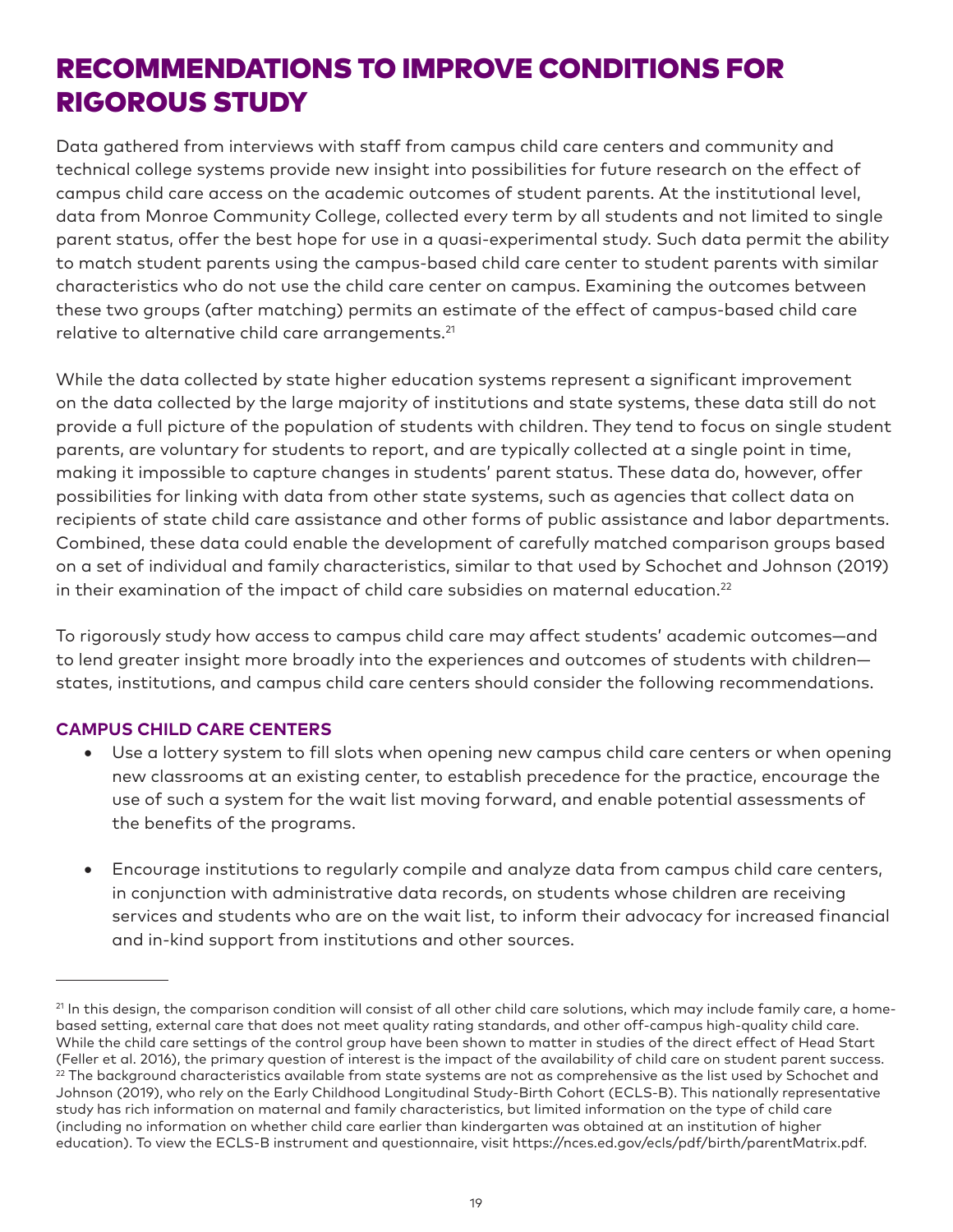#### **INSTITUTIONS**

- Regularly (on a term-by-term basis) collect and analyze data on the parental status of all enrolled students, including additional variables such as age and number of children, students' marital status, family income, among other information. These data can be used to further disaggregate student performance data (as well as examine the intersection of parental status with other student characteristics such as race, ethnicity, and gender), facilitate research on effective interventions to promote student parent success, and inform the provision of services targeted to the student groups that need it the most.
- • Collect data on students served by campus child care centers or on campus child care center wait lists to track outcomes like persistence, degree attainment, and time to degree, and to lend insight into the scope of demand for campus-based services. Institutions with demonstrated demand for on-campus child care should explore ways to increase supply, especially for student parents with low incomes, such as through applications to CCAMPIS, partnerships with Head Start, student government funds and/or student fees, and enhanced in-kind support.23

#### **STATES**

- Require institutions to regularly collect and report on students' parental status and the age of their children (under or over six years of age, for example). Such information may be obtained upon application to an institution or registration for classes each term. Technical assistance may be needed by institutions to meet this requirement.
- Create opportunities for linking and accessing data across state systems, including the higher education, human services, early childhood, and employment systems. Some states, such as Washington, already have some of these linkages in place, allowing the state and researchers to disaggregate outcomes to identify groups that may need more support or assistance.
- Direct state funding and early childhood programs to the campus child care system to expand services for student parents in need of child care and bolster the availability of financial resources supporting campus-based centers. For example, states can provide direct financial support for campus child care programs or to student parents, such as through a grant program, to help them cover the cost of care at campus child care centers. They can also encourage early childhood programs, such as Child Care Development Fund child care assistance programs, state prekindergarten programs, Head Start programs, and others, to offer services at campus child care centers to ensure student parent and other families have the opportunity to benefit (Boressoff 2013). In an ideal world, state investment in campus child care would include a plan for evaluating the effects of student parent usage on their academic outcomes.

<sup>&</sup>lt;sup>23</sup> For more information on financing options for campus child care, see https://iwpr.org/iwpr-publications/toolkit/financingchild-care-for-college-student-success/.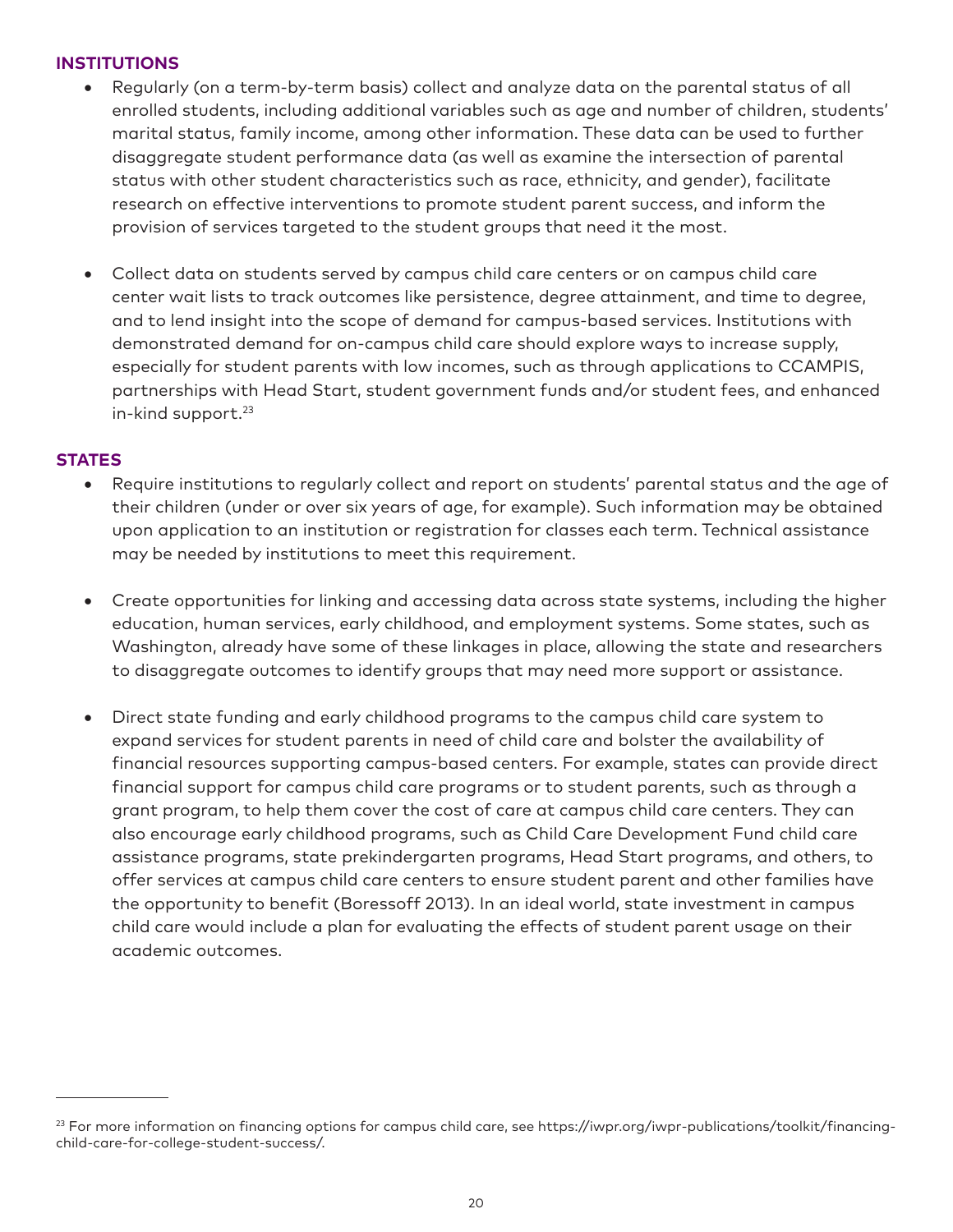## **CONCLUSION**

Rigorous evidence on the effect of campus-based child care on the outcomes of student parents is crucial for justifying the availability and potential expansion of such services. This evidence takes on greater importance because of the declining share of colleges that provide child care on campus. It would also provide new understanding into the role of these services in promoting family success, as well as for serving the central persistence and attainment missions of academic institutions. In light of the importance of child care in the education, career, and economic success of student parents, underscored and exacerbated by the effects of the COVID-19 pandemic, greater understanding of the potential of child care for boosting parental educational attainment is also essential for equitable economic recovery and growth (Heggeness and Fields 2020; Rothwell 2021; Sun 2021).

*This brief was authored by the Institute for Women's Policy Research (IWPR) and Insight Policy Research (Insight). The authors would like to thank the campus child care, institutional, and system staff and directors who were interviewed for this study, as well as the project advisory board: Ann Mosle, Vice President, Aspen Institute and Executive Director, Ascend; Dr. Teresa Eckrich Sommer, Research Professor, Institute for Research on Poverty, Northwestern University; and Michael Weiss, Senior Researcher, MDRC. They also appreciate the ongoing support of Chase Sackett, Manager of Higher Education, Arnold Ventures. Final thanks go to the IWPR staff who helped prepare and disseminate this publication, including Adrienne Smith, former Vice President of Research; Maureen Coffey, Research Associate, Student Parent Success Initiative; Jodi Narde, Director, Content and Publications; and William Lutz, Vice President of Communications and External Affairs. This brief was made possible with the support of Arnold Ventures.*

Photo credit: FatCamera via Getty Images.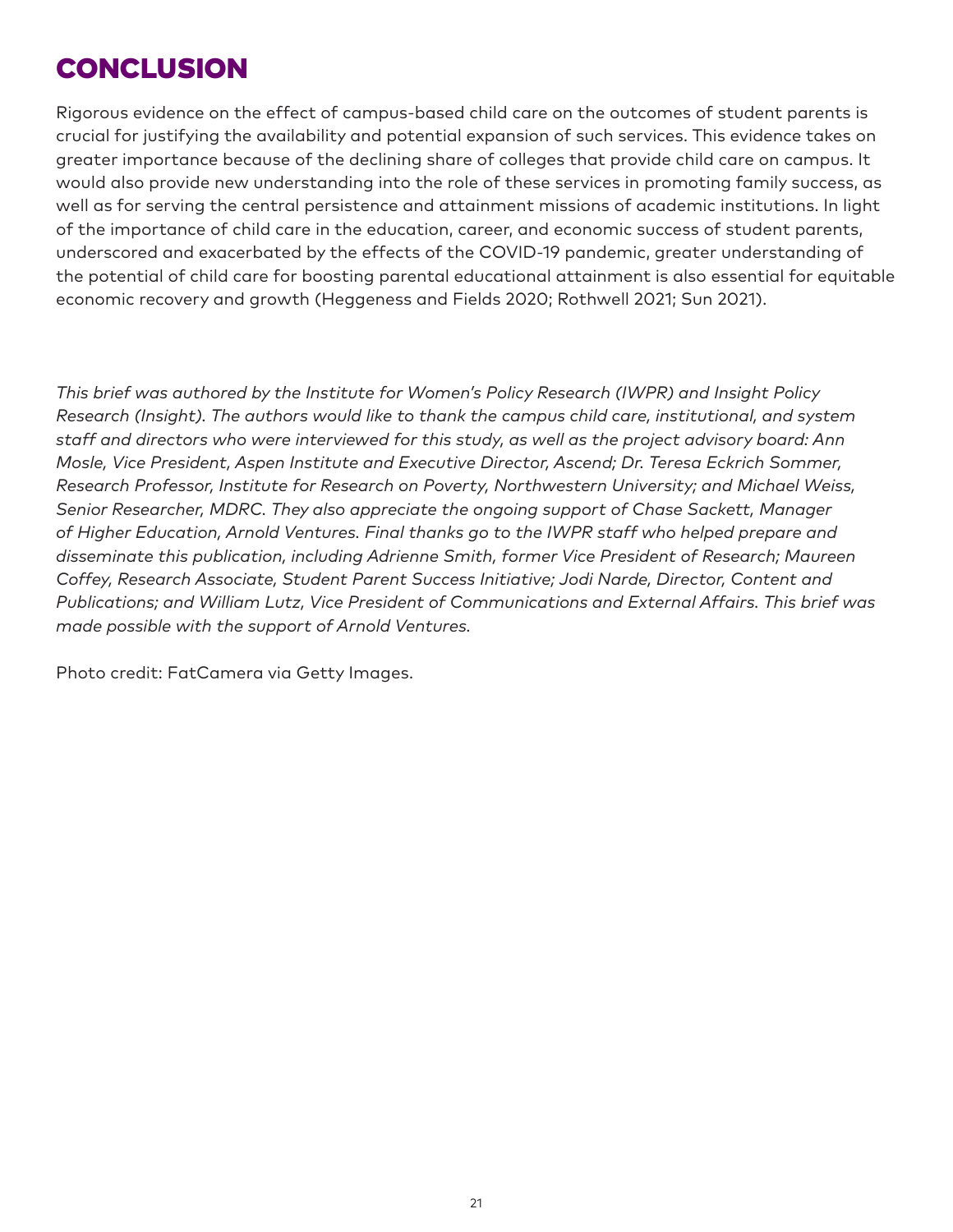# APPENDIX A. TRENDS IN CAMPUS CHILD CARE AT PUBLIC, NON-PROFIT INSTITUTIONS

#### **Table A1. Share of Non-Profit, Public Two- And Four-Year, Degree-Granting Institutions with Campus Child Care Centers, 2004-2019**

|                            | 2004 | 2005 | 2006 | 2007      | 2008 | 2009 | 2010 | 2011 | 2012 | 2013      | 2014 | 2015 | 2016 | 2017 | 2018      | 2019 |
|----------------------------|------|------|------|-----------|------|------|------|------|------|-----------|------|------|------|------|-----------|------|
| Public 2-Year Institutions | 58%  | 57%  | 57%  | 56%       | 55%  | 54%  | 53%  | 52%  | 50%  | 48%       | 47%  | 46%  | 44%  | 43%  | 41%       | 41%  |
| Lower confidence interval  | 54%  | 54%  | 52%  | 53%       | 50%  | 50%  | 49%  | 49%  | 46%  | 45%       | 43%  | 42%  | 40%  | 40%  | 37%       | 38%  |
| Upper confidence interval  | 62%  | 60%  | 61%  | 59%       | 59%  | 57%  | 57%  | 55%  | 55%  | 52%       | 51%  | 49%  | 49%  | 46%  | 46%       | 44%  |
| Public 4-Year Institutions | 60%  | 60%  | 59%  | 59%       | 59%  | 58%  | 58%  | 57%  | 56%  | 54%       | 53%  | 52%  | 52%  | 51%  | 50%       | 50%  |
| Lower confidence interval  | 55%  | 56%  | 54%  | 55%       | 54%  | 54%  | 53%  | 53%  | 51%  | 51%       | 48%  | 48%  | 47%  | 47%  | 45%       | 46%  |
| Upper confidence interval  | 65%  | 63%  | 64%  | 63%       | 64%  | 62%  | 63%  | 61%  | 61%  | 58%       | 58%  | 56%  | 57%  | 55%  | 55%       | 53%  |
| <b>Difference</b>          | 2%   | 2%   | 3%   | 3%        | 4%   | 4%   | 5%   | 5%   | 5%   | 6%        | 6%   | 6%   | 7%   | 8%   | 9%        | 9%   |
| Significantly different?   | No   | No   | No   | <b>No</b> | No   | No   | No   | No   | Nο   | <b>No</b> | No   | No   | No   | Yes  | <b>No</b> | Yes  |

**Note**: Includes 50 U.S. states, the District of Columbia, U.S. Service academies, and other U.S. jurisdictions. [The margin of error is calculated as  $\sqrt{\frac{p(1-p)}{p(1-p)}}$  multiplied by the critical value for a 5 percent level of significance.]  $\boldsymbol{n}$ N

**Source**: Authors' analysis of data from the U.S. Department of Education, National Center for Education Statistics, Integrated Postsecondary Education Data System (IPEDS) Institutional Characteristics Surveys (2004-2019).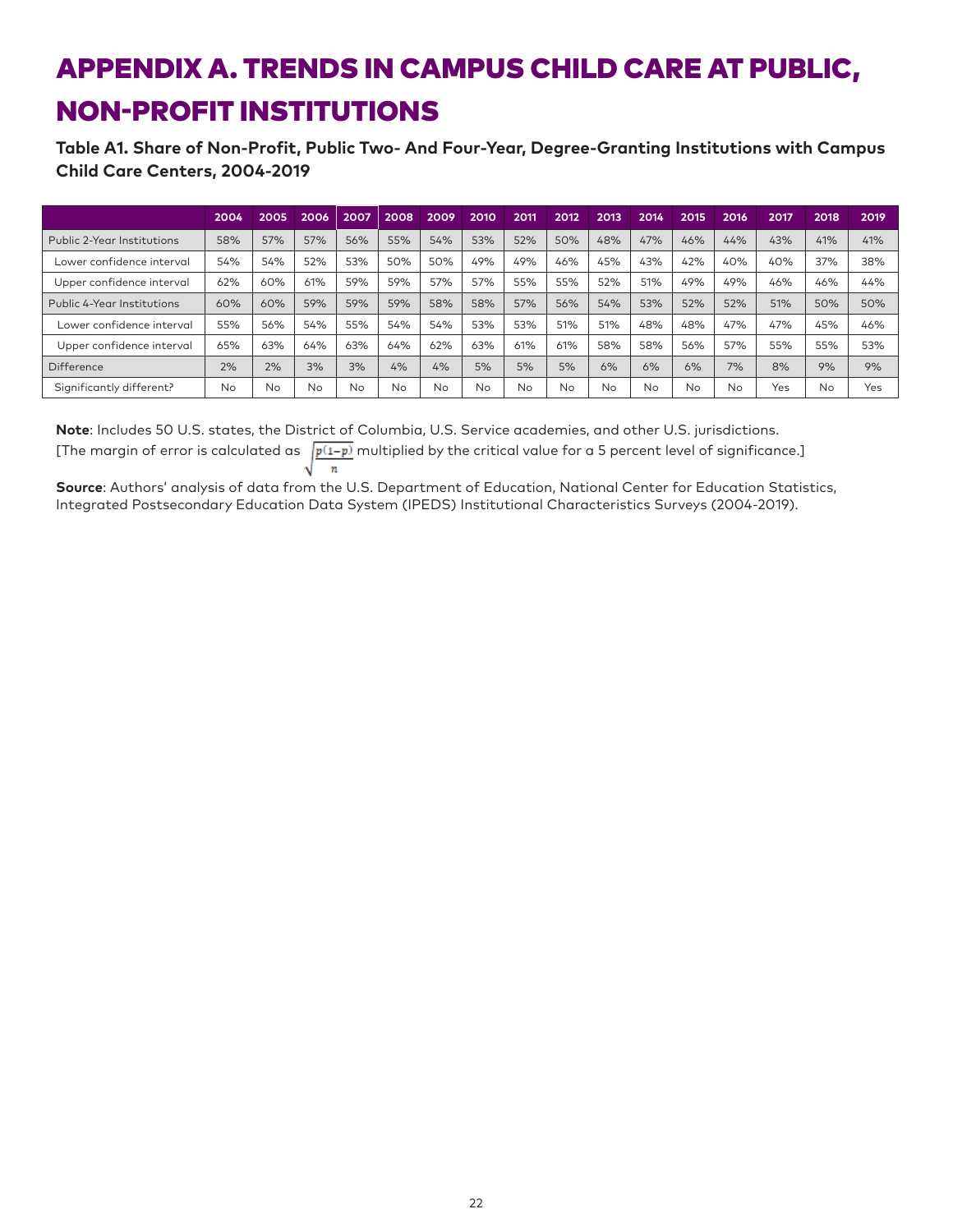## REFERENCES

- Administration for Children and Families, Office of Child Care. 2021. "Ratios and Group Sizes." *Childcare.Gov*. <https://childcare.gov/index.php/consumer-education/ratios-and-group-sizes>.
- Barker, Hilary, Scott DuBenske, Mandy Johnson, Tou Ya Khang, Ben Konruff, Kristin Long, Leonard Simpson, and WTCS Student Success Center Team. 2021. "Early Impacts of COVID-19 Pandemic on the Wisconsin Technical College System." Madison, WI: Wisconsin Technical College System. <https://mywtcs.wtcsystem.edu/wp-content/uploads/2021/06/Covid-Spring-2020-Research-Brief.pdf>.
- Boressoff, Todd. 2013. *Financing Campus Child Care for College Student Success*. Report, IWPR #G719. Washington, DC: Institute for Women's Policy Research. <https://iwpr.org/iwpr-publications/ toolkit/financing-child-care-for-college-student-success/>.
- California Competes. 2020. "Clarifying the True Cost of College for Student Parents." Oakland, CA: California Competes. <https://californiacompetes.org/assets/general-files/CACompetes\_ Clarifying-the-True-Cost-of-College-for-Student-Parents\_Final.pdf>.
- CCSSE. 2021. "Community College Survey of Student Engagement 2021 Cohort: 2021 Frequency Distributions - Main Survey." Austin, TX: Center for Community College Student Engagement, The University of Texas at Austin. <https://www.ccsse.org/survey/reports/2021/standard\_ reports/ccsse\_2021\_coh\_freqs\_allstu.pdf>.
- Chase-Lansdale, P. Lindsay, Terri J. Sabol, Teresa Eckrich Sommer, Elise Chor, Allison W. Cooperman, Jeanne Brooks-Gunn, Hirokazu Yoshikawa, Christopher King, and Amanda Morris. 2019. "Effects of a Two-Generation Human Capital Program on Low-Income Parents' Education, Employment, and Psychological Wellbeing." *Journal of Family Psychology: JFP: Journal of the Division of Family Psychology of the American Psychological Association (Division 43)* 33 (4): 433–43.
- Child Care Aware of America. 2019. *The US and the High Price of Child Care: Appendices*. Arlington, VA: Child Care Aware of America. <https://cdn2.hubspot.net/hubfs/3957809/2019%20Price%20 of%20Care%20State%20Sheets/Final-TheUSandtheHighPriceofChildCare-Appendices.pdf>.
- Contreras-Mendez, Susana and Lindsey Reichlin Cruse. 2021. *Busy with Purpose: Lessons for Education and Policy Leaders from Returning Student Parents*. Report, IWPR #C496. Washington, DC: Institute for Women's Policy Research. <https://iwpr.org/iwpr-issues/student-parentsuccess-initiative/busy-with-purpose-lessons-for-education-and-policy-leaders-from-returningstudent-parents/>.
- DeMario, Mary Ann M. 2017. "Outcomes of Monroe Community College Student Parents Who Used the Campus Child Care Center vs. Those Who Didn't, Fall 2006 - Fall 2014. Unpublished Overview of Research Findings."
- Denbrow, Michael, Lew Fredrick, James I. Manning Jr., Teresa León, Maxine Dexter, Dacia Grayber, Karin A. Power, et al. *Relating to Student Demographic Data at Post-Secondary Institutions of Education.* 81st Oregon Legislative Assembly, 2021 Regular Session, 2021. <https://olis. oregonlegislature.gov/liz/2021R1/Measures/Overview/SB564>.
- Education Commission of the States. 2020. "COVID-19 Series: Upskilling & Reskilling." Denver, CO. <https://www.ecs.org/covid-19-series-upskilling-reskilling/>.
- Federal Student Aid. n.d. "Dependency Status | Federal Student Aid." <https://studentaid.gov/applyfor-aid/fafsa/filling-out/dependency>.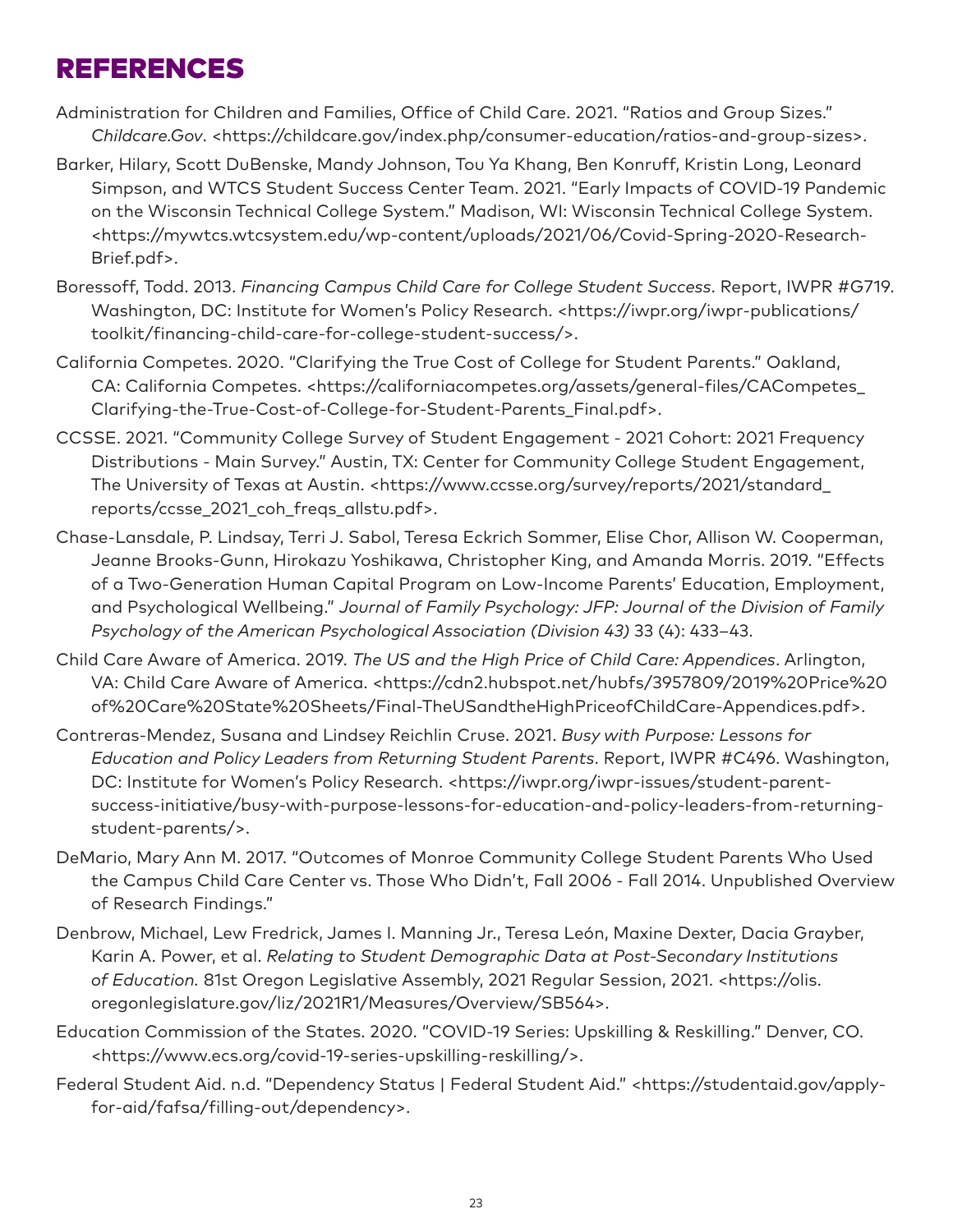- Feller, Avi, Todd Grindal, Luke Miratrix, and Lindsay C. Page. 2016. "Compared to What? Variation in the Impacts of Early Childhood Education by Alternative Care Type." *The Annals of Applied Statistics* 10 (3): 1245–85.
- Gault, Barbara, Tessa Holtzman, and Lindsey Reichlin Cruse. 2020. "Understanding the Student Parent Experience: The Need for Improved Data Collection on Parent Status in Higher Education." Briefing Paper, IWPR #C485. Washington, DC: Institute for Women's Policy Research. <https://iwpr.org/wp-content/uploads/2020/10/Understanding-the-Student-Parent-Experience\_Final.pdf>.
- Goldrick-Rab, Sara, Carrie Welton, and Vanessa Coca. 2020. *Parenting While in College: Basic Needs Insecurity Among Students with Children*. Philadelphia, PA: Hope Center for Community, College, and Justice. <https://hope4college.com/wp-content/uploads/2020/05/2019\_ ParentingStudentsReport.pdf>.
- Heckman, James J., Seong Hyeok Moon, Rodrigo Pinto, Peter A. Savelyev, and Adam Yavitz. 2010. "The Rate of Return to the High/Scope Perry Preschool Program." *Journal of Public Economics* 94 (1–2): 114–28.
- Hegewisch, Ariane. 2021. "Women and the COVID-19 Pandemic: Five Charts and a Table Tracking the 2020 Shecession by Race and Gender." Quick Figure, IWPR #Q094. Washington, DC: Institute for Women's Policy Research. <https://iwpr.org/wp-content/uploads/2021/01/QF-Women-Jobs-andthe-COVID-19-Feb-to-Dec-2020.pdf>.
- Heggeness, Misty L. and Jason M. Fields. 2020. "Parents Juggle Work and Child Care During Pandemic." *The United States Census Bureau*. August 18. <https://www.census.gov/library/ stories/2020/08/parents-juggle-work-and-child-care-during-pandemic.html>.
- Hess, Cynthia, Sylvia Krohn, Lindsey Reichlin, Stephanie Roman, and Barbara Gault. 2014. *Securing a Better Future: A Portrait of Female Students in Mississippi's Community Colleges*. Report, IWPR #C417. Washington, DC: Institute for Women's Policy Research and the Women's Foundation of Mississippi. <https://iwpr.org/iwpr-issues/student-parent-success-initiative/securing-a-betterfuture-a-portrait-of-female-students-in-mississippis-community-colleges/>.
- IWPR. 2021a. Institute for Women's Policy Research (IWPR) analysis of data from the U.S. Department of Education, National Center for Education Statistics, 2015-16 National Postsecondary Student Aid Study (NPSAS:16).
- ———. 2021b. Institute for Women's Policy Research (IWPR) analysis of data from the U.S. Department of Education, National Center for Education Statistics, 2012/17 Beginning Postsecondary Students Longitudinal Study (BPS:12/17).
- IWPR and Ascend at the Aspen Institute. 2019. "Parents in College: By the Numbers." Fact Sheet, IWPR #C481. Washington, DC: Institute for Women's Policy Research and the Aspen Institute. <https://iwpr.org/wp-content/uploads/2020/08/C481\_Parents-in-College-By-the-Numbers-Aspen-Ascend-and-IWPR.pdf>.
- Loprest, Pamela, Shayne Spaulding, and Ian Hector. 2020. *Strategies for Workforce Recovery in Response to the Current Crisis: A Resource for Local Leaders*. Washington, DC: Urban Institute. <https://www.urban.org/sites/default/files/publication/103248/strategies-for-workforcerecovery-in-response-to-the-current-crisis-a-resource-for-local-leaders\_0.pdf>.
- Malik, Rasheed, Leila Schochet, Cristina Novoa, Simon Workman, and Steven Jessen-Howard. 2018. *America's Child Care Deserts in 2018*. Washington, DC: Center for American Progress. <https:// www.americanprogress.org/issues/early-childhood/reports/2018/12/06/461643/americas-childcare-deserts-2018/>.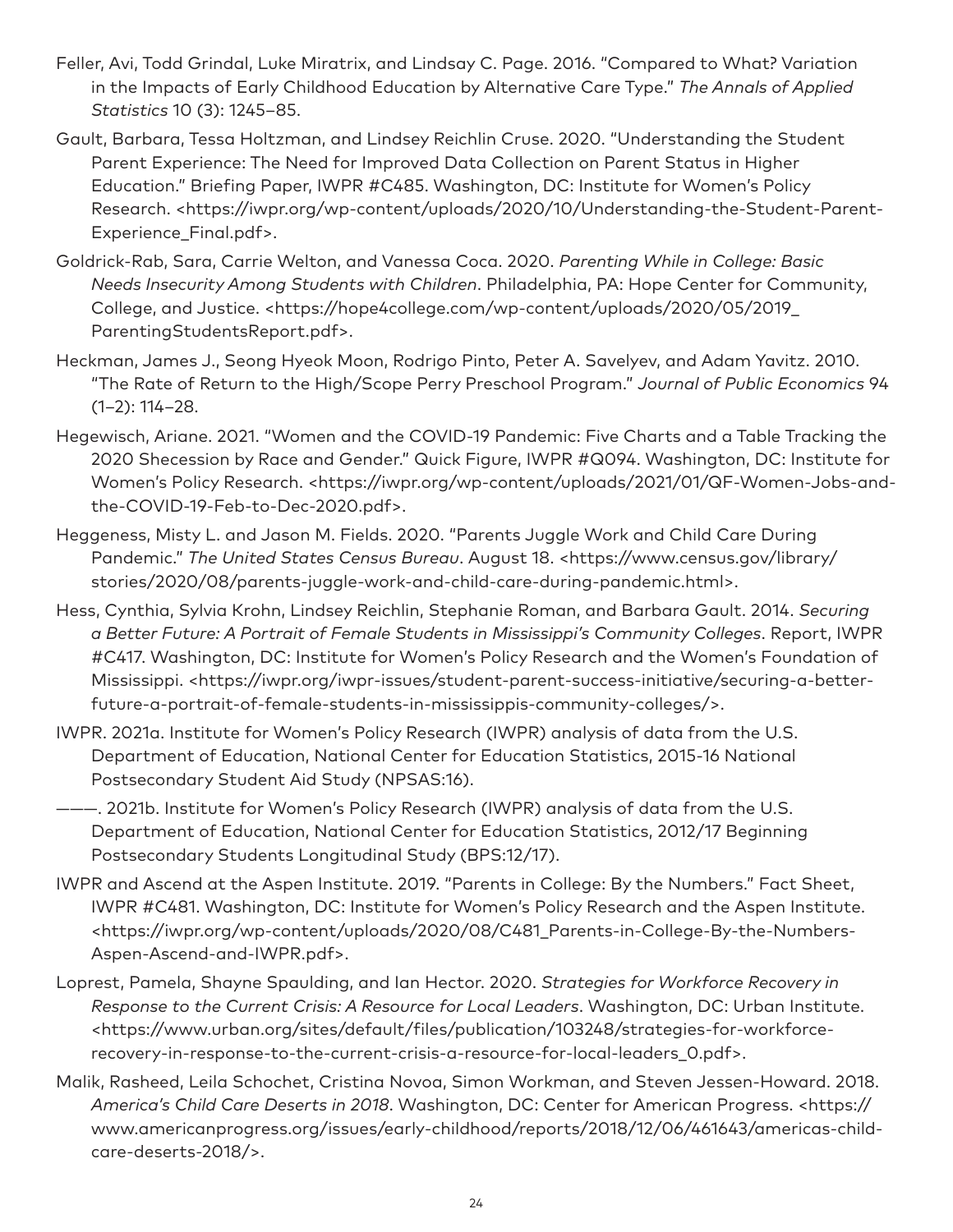- Mattera, Shira, Robin Jacob, and Pamela Morris. 2018. *Strengthening Children's Math Skills with Enhanced Instruction: The Impacts of Making Pre-K Count and High 5s on Kindergarten Outcomes*. New York, NY: MDRC. <https://www.mdrc.org/sites/default/files/MPC-High\_5s\_Impact\_FR\_0. pdf>.
- McMullen, Mary Benson. 2018. "The Many Benefits of Continuity of Care for Infants, Toddlers, Families, and Caregiving Staff." *YC Young Children; Washington* 73 (3): 38–39.
- Palacios, Vincent, Casey Goldvale, Chris Geary, and Laura Tatum. 2021. *Obstacles to Opportunity: Increasing College Success by Understanding & Addressing Older Students' Costs Beyond Tuition*. Washington, DC: Georgetown Center on Poverty and Inequality. <https://www. georgetownpoverty.org/wp-content/uploads/2021/05/CBT-Obstacles-to-Opportunity-Report-May2021.pdf>.
- Reichlin Cruse, Lindsey, Barbara Gault, Jooyeoun Suh, and Mary Ann DeMario. 2018. "Time Demands of Single Mother College Students and the Role of Child Care in Their Postsecondary Success." Briefing Paper, IWPR #C468. Washington, DC: Institute for Women's Policy Research. <https:// iwpr.org/wp-content/uploads/2020/10/C468.pdf>.
- Reichlin Cruse, Lindsey, Jessica Milli, Susana Contreras-Mendez, Tessa Holtzman, and Barbara Gault. 2019. *Investing in Single Mothers' Higher Education: National and State Estimates of the Costs and Benefits of Single Mothers' Educational Attainment to Individuals, Families, and Society*. Report, IWPR #R600. Washington, D.C.: Institute for Women's Policy Research. <https://iwpr.org/iwprissues/student-parent-success-initiative/investing-in-single-mothers-higher-education-state/>.
- Rothwell, Jonathan. 2021. "College Student Caregivers More Likely to Stop Classes." *Gallup Blog*. January 29. <https://news.gallup.com/opinion/gallup/328970/college-student-caregivers-likelystop-classes.aspx>.
- Schochet, Owen N. and Anna D. Johnson. 2019. "The Impact of Child Care Subsidies on Mothers' Education Outcomes." *Journal of Family and Economic Issues* 40 (3): 367–89. doi:10.1007/s10834- 019-09628-0.
- Shadish, William R., Thomas D. Cook, and Donald T. Campbell. 2002. *Experimental and Quasi-Experimental Designs for Generalized Causal Inference*. New York, NY: Houghton Mifflin.
- Strada Center for Consumer Insights. 2020. "Public Viewpoint: COVID-19 Work and Education Survey." Strada Center for Consumer Insights. <https://www.stradaeducation.org/wp-content/ uploads/2020/06/pv-charts-062420.pdf>.
- Stuart, Katie, Carol Ammons, Fred Crespo, Sue Scherer, Emmanuel C. Welch, Cristina H. Pacione-Zayas, Cristina Castro, et al. *Student Parent Data Collection*. Illinois General Assembly, 102nd General Assembly, 2021. <https://www.ilga.gov/legislation/BillStatus. asp?DocNum=2878&GAID=16&DocTypeID=HB&SessionID=110&GA=102>.
- Sun, Shengwei. 2021. "Out of Work, Taking on Care: Young Women Face Mounting Challenges in the 'She-Cession.'" Policy Brief, IWPR #C498. Washington, DC: Institute for Women's Policy Research. <https://iwpr.org/iwpr-general/out-of-work-taking-on-care-young-women-face-mountingchallenges-in-the-she-cession/>.
- U.S. Department of Health and Human Services, Administration for Children and Families. 2010. *Head Start Impact Study: Final Report Executive Summary*. Washington, DC: U.S. Department of Health and Human Services, Administration for Children and Families. <https://www.acf.hhs.gov/ opre/report/head-start-impact-study-final-report-executive-summary>.